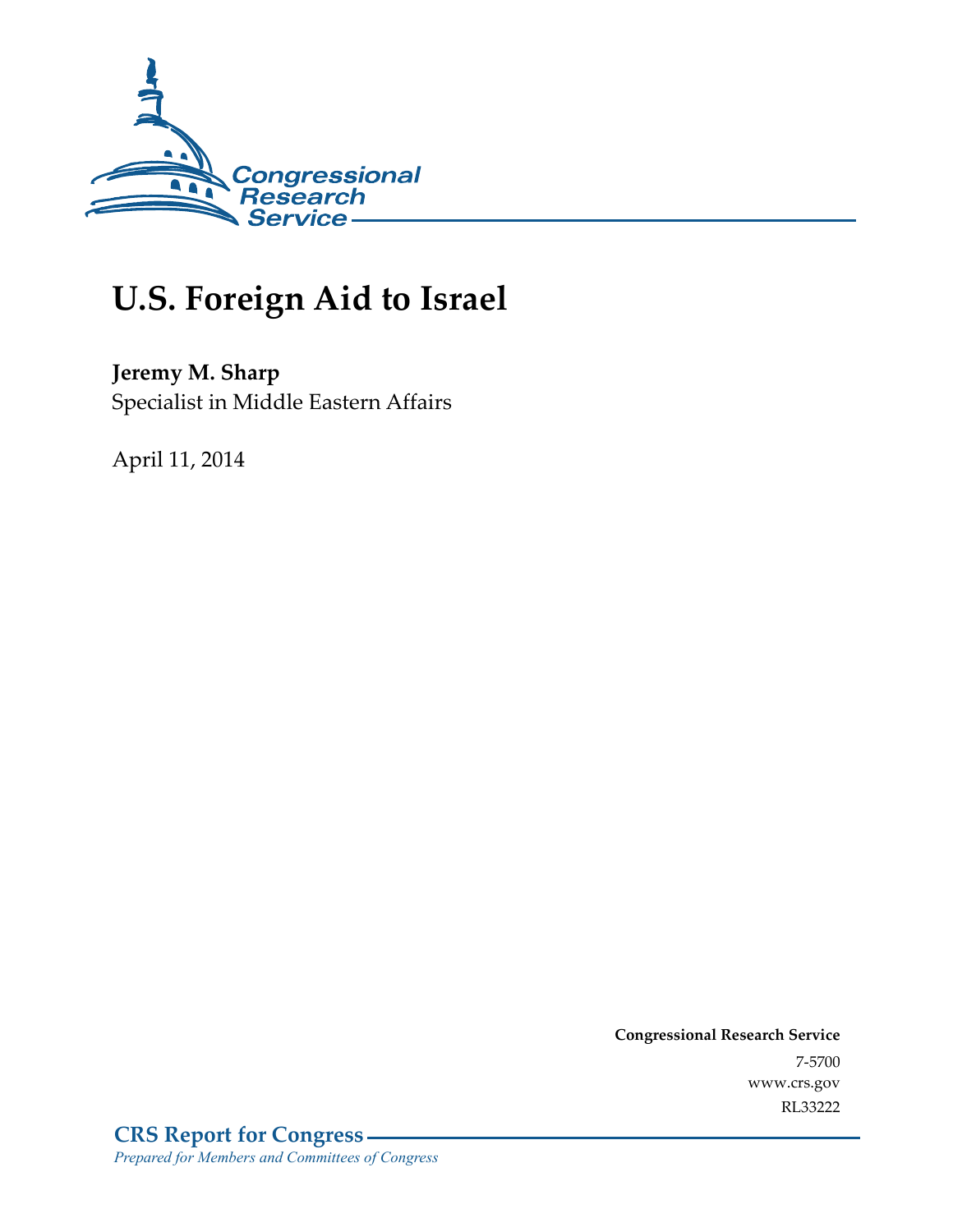# **Summary**

This report provides an overview of U.S. foreign assistance to Israel. It includes a review of past aid programs, data on annual assistance, and an analysis of current issues. For general information on Israel, see CRS Report RL33476, *Israel: Background and U.S. Relations*, by Jim Zanotti.

Israel is the largest cumulative recipient of U.S. foreign assistance since World War II. To date, the United States has provided Israel \$121 billion (current, or non-inflation-adjusted, dollars) in bilateral assistance. Almost all U.S. bilateral aid to Israel is in the form of military assistance, although in the past Israel also received significant economic assistance. Strong congressional support for Israel has resulted in Israel receiving benefits not available to any other countries; for example, Israel can use some U.S. military assistance both for research and development in the United States and for military purchases from Israeli manufacturers. In addition, U.S. assistance earmarked for Israel is generally delivered in the first 30 days of the fiscal year, while most other recipients normally receive aid in installments, and Israel (as is also the case with Egypt) is permitted to use cash flow financing for its U.S. arms purchases. In addition to receiving U.S. State Department-administered foreign assistance, Israel also receives funds from annual defense appropriations bills for rocket and missile defense programs. Israel pursues some of those programs jointly with the United States.

In 2007, the Bush Administration and the Israeli government agreed to a 10-year, \$30 billion military aid package for the period from FY2009 to FY2018. During his March 2013 visit to Israel, President Obama pledged that the United States would continue to provide Israel with multi-year commitments of military aid subject to the approval of Congress.

The FY2014 Consolidated Appropriations Act (P.L. 113-76) provides the President's full \$3.1 billion request in FMF for Israel. In addition, it provides another \$504 million in funding for research, development, and production of Israel's Iron Dome anti-rocket system (\$235 million) and of the joint U.S.-Israel missile defense systems David's Sling (\$149.7 million), the Arrow improvement program (or Arrow II, \$44.3 million), and Arrow III (\$74.7 million).

For FY2015, the Administration is requesting \$3.1 billion in FMF to Israel and \$10 million in Migration and Refugee Assistance. The Missile Defense Agency's FY2015 request for joint U.S.- Israeli programs is \$96.8 million. The Administration also is requesting \$175.9 million for Iron Dome.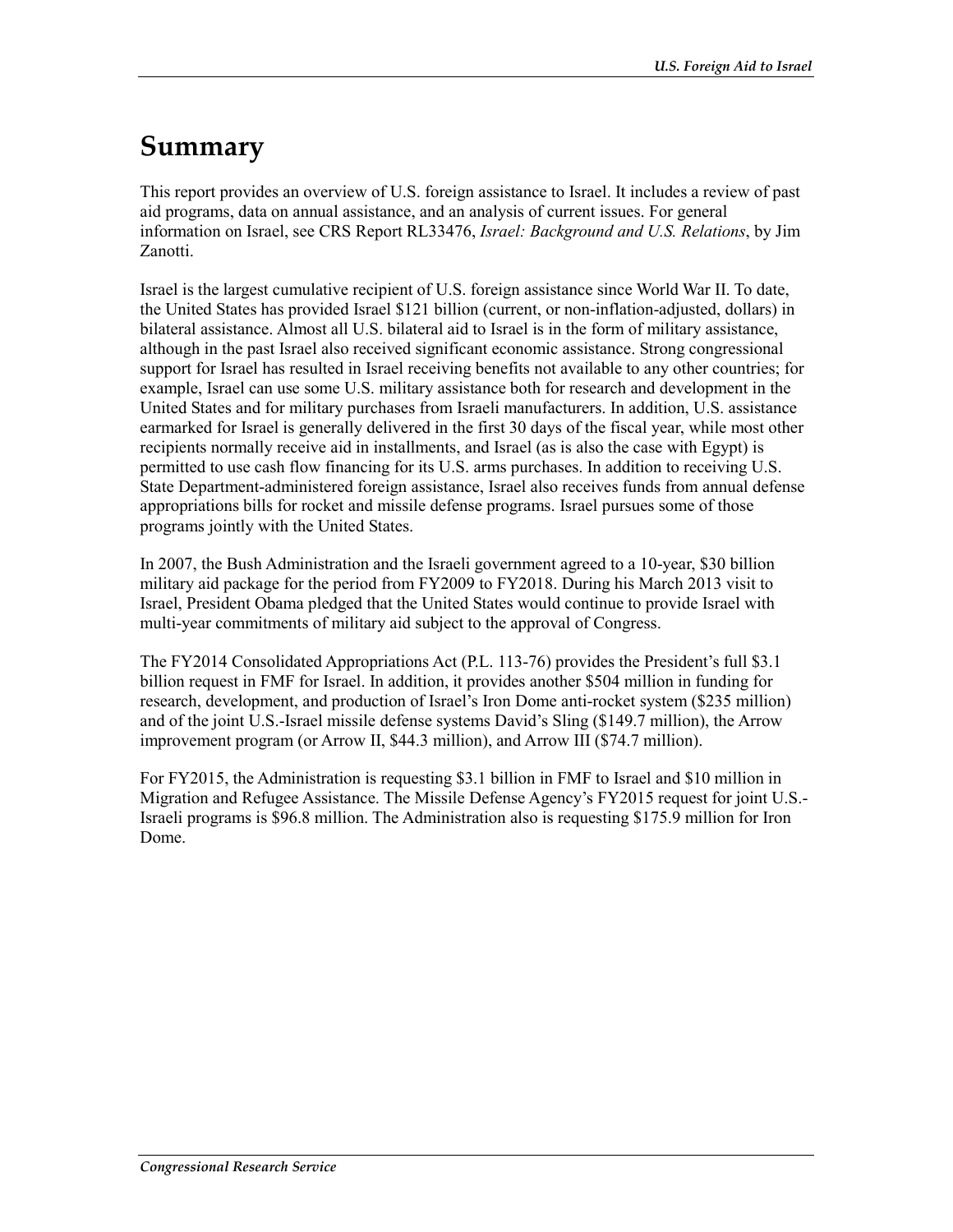# Contents

## **Tables**

| Table 1. U.S. Contributions to the Arrow Program (Arrow, Arrow II, and Arrow III) 10 |  |
|--------------------------------------------------------------------------------------|--|
| Table 2. Defense Budget Appropriations for U.S.-Israeli Missile Defense: FY2006-     |  |
|                                                                                      |  |
|                                                                                      |  |
|                                                                                      |  |
|                                                                                      |  |
|                                                                                      |  |
|                                                                                      |  |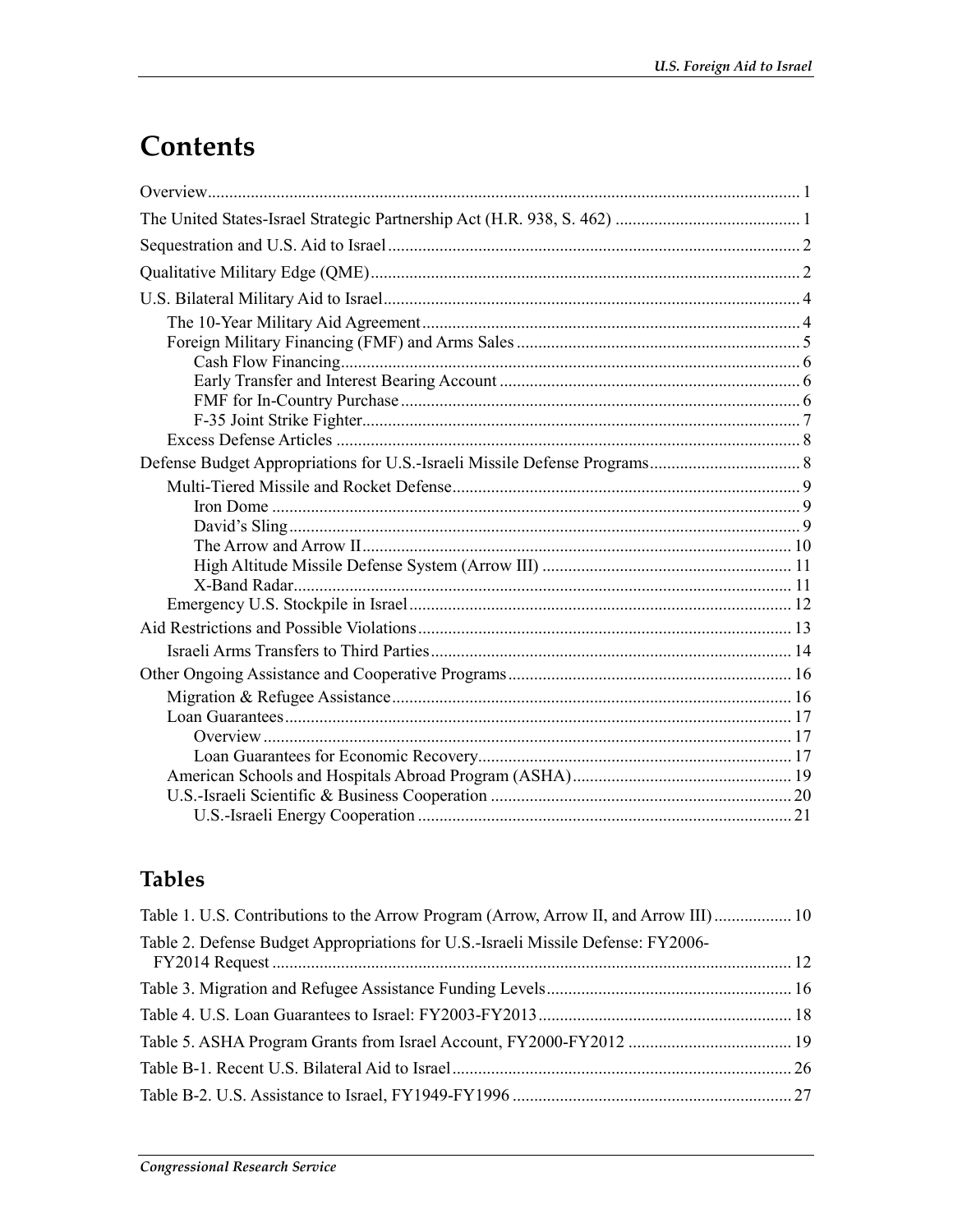|--|

## **Appendixes**

## **Contacts**

|--|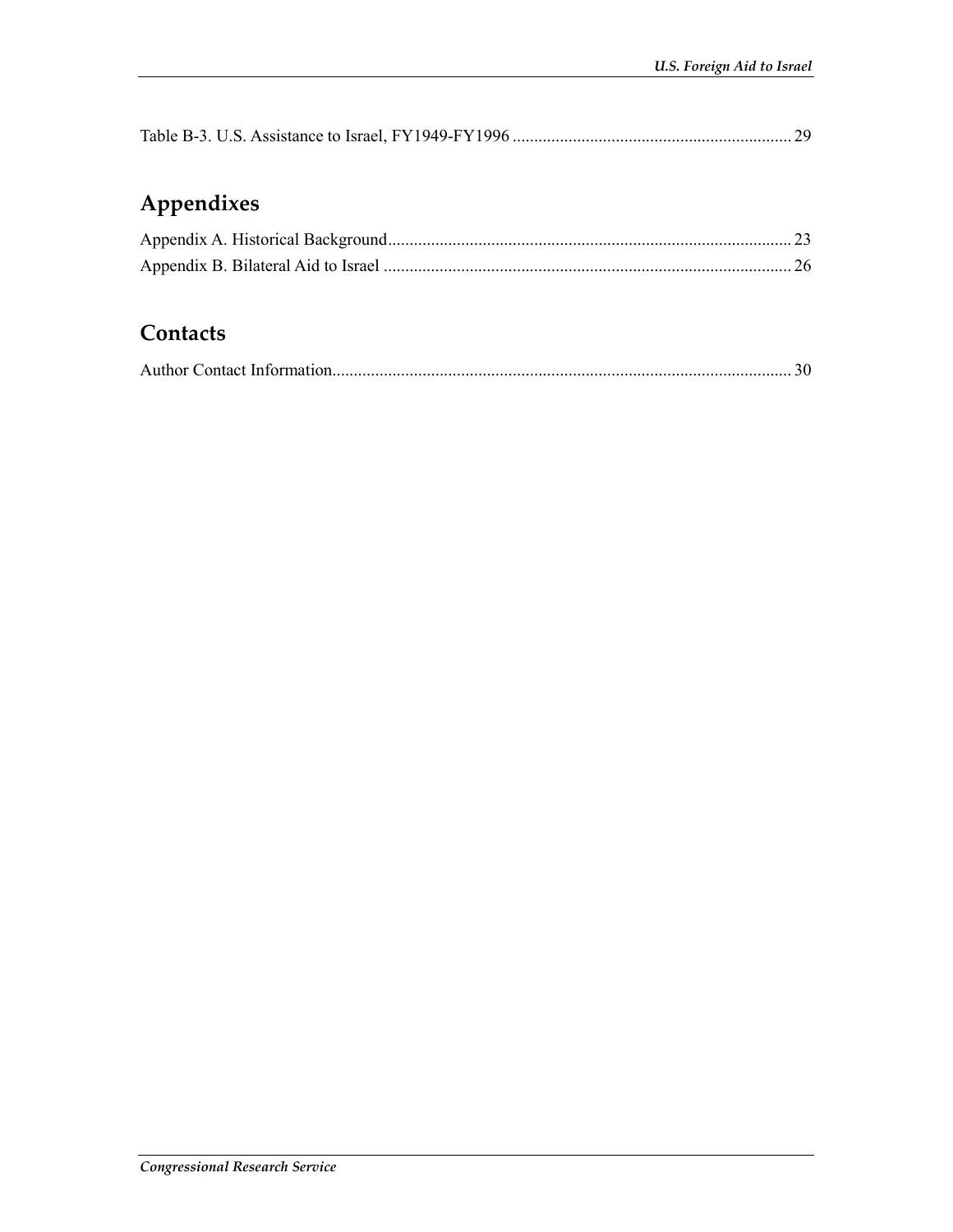## **Overview**

For decades, the United States and Israel have maintained strong bilateral relations based on a number of factors, including robust domestic U.S. support for Israel and its security; shared strategic goals in the Middle East; a mutual commitment to democratic values; and historical ties dating from U.S. support for the creation of Israel in 1948. U.S. foreign aid has been a major component in cementing and reinforcing these ties. Although successive Administrations have disapproved of some Israeli policies, including settlement construction in the West Bank and prior to Israel's 2005 disengagement—the Gaza Strip, U.S. officials and many lawmakers have long considered Israel to be a vital partner in the region, and U.S. aid packages for Israel have reflected this calculation. Some observers, including opponents of U.S. aid to Israel, argue that U.S. assistance to Israel supports Israeli arms purchases without providing sufficient scrutiny of controversial Israeli military actions that—these observers assert—contravene various laws and international norms, particularly regarding treatment of Palestinians.

Though aid to Israel has detractors as well as supporters, overall U.S. public support for Israel remains strong. According to a March 2013 Gallup poll that measured Americans' sympathies toward the disputants in the Israeli-Palestinian conflict, 64% said their sympathies lie with the Israelis and  $12\%$  said their sympathies lie with the Palestinians.<sup>1</sup> According to Gallup, the 64% favorable response toward Israel "ties the highest Gallup has recorded in a quarter century, last seen in 1991 during the Gulf War." This poll did not specifically examine public opinion regarding U.S. aid to Israel.

# **The United States-Israel Strategic Partnership Act (H.R. 938, S. 462)**

On March 5, 2014, the House passed H.R. 938, the United States-Israel Strategic Partnership Act of 2014.<sup>2</sup> Section 3 of the bill declares that Israel is a "major strategic partner of the United States." In addition, the bill, among other things, would

- extend the authorization for the War Reserves Stock Allies-Israel (WRSA-I) program through FY2015 (see below);
- authorize annual funding for a U.S.-based Joint Energy Research Center;
- authorize \$3 million to be spent on research pilot programs between Israel and the Department of Homeland Security;
- require the Administration to submit biennial reports on maintaining Israel's Qualitative Military Edge. Current law requires the Administration to report on a quadrennial basis (see below);

<sup>&</sup>lt;sup>1</sup> "Americans' Sympathies for Israel Match All-Time High," *Gallup*, March 15, 2013.

 $2$  The Senate version of the U.S.-Israel Strategic Partnership Act (S. 462) remains under consideration by the Senate Foreign Relations Committee.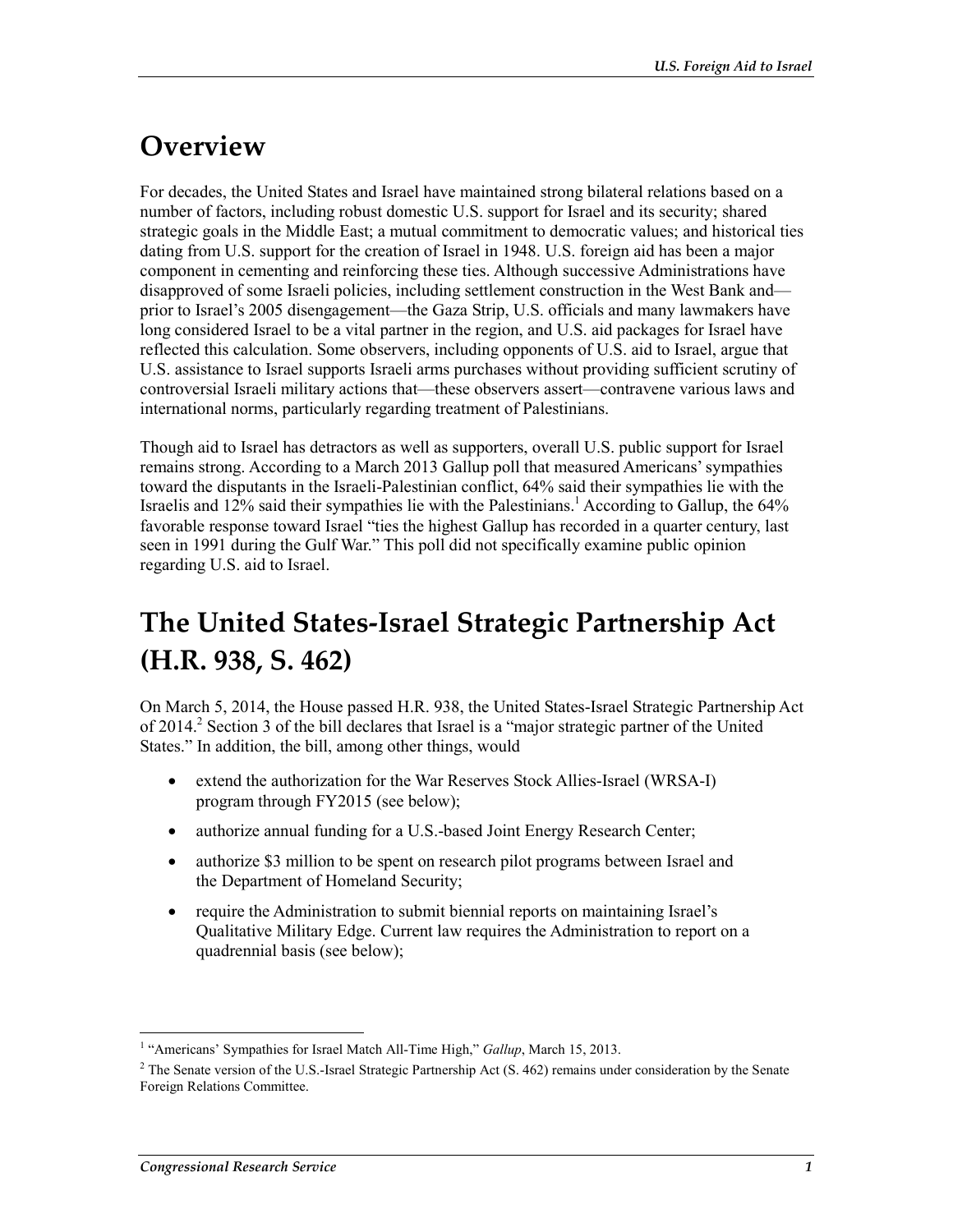- require the Secretary of State to report to Congress on "the range of cyber and asymmetric threats posed to Israel by state and non-state actors; and the joint efforts of the United States and Israel to address the threats"; and
- require that the Administration undertake discussions with Israel to identify the steps required to be taken to give Israel the same Strategic Trade Authorization (STA) licensing exception for certain munitions and dual-use items that 36 other countries currently have.

Alongside H.R. 938, the Senate is considering S. 462, which has garnered at least 57 co-sponsors. S. 462 is similar (but not identical) to H.R. 938, with some (but not all) of the provisions mentioned above.

## **Sequestration and U.S. Aid to Israel**

In FY2013, U.S. aid to Israel was subject to the process of automatic spending reductions, commonly referred to as sequestration, as outlined in the Budget Control Act of 2011 (BCA, P.L. 112-25).<sup>3</sup> In FY2013, the sequestration process reduced nondefense discretionary State Department and Foreign Operations appropriations by 5%, thereby reducing military aid (FMF) to Israel by \$157 million. Defense Department appropriations for Israeli and U.S.-Israeli missile defense programs were considered non-exempt defense discretionary funding, and were therefore subject to a 7.8% reduction of \$32.7 million.

From FY2014 to FY2021, sequestration is not automatic, though there are statutory limits, or spending caps, on discretionary spending. Should these caps be exceeded during the appropriations process, sequestration would occur again. Reportedly, Israel has not sought exemption from the sequestration process. According to former Israeli Ambassador to the United States Michael Oren, "Our position is we must bear the burden that our American friends are bearing."4

## **Qualitative Military Edge (QME)**

Almost all current U.S. aid to Israel is in the form of military assistance.<sup>5</sup> U.S. military aid has helped transform Israel's armed forces into one of the most technologically sophisticated

<u>.</u>

 $3$  This is pursuant to Section 256(k) of the Balanced Budget and Emergency Deficit Control Act of 1985 (P.L. 99-177, also known as "Gramm-Rudman-Hollings" after its co-sponsors), as amended by the BCA. Gramm-Rudman-Hollings applied to foreign aid accounts, including those which funded U.S. aid to Israel. For FY1986 (immediately after the enactment of Gramm-Rudman-Hollings), all foreign aid accounts, including those that provided funding to Israel, were cut by 4.3%. Because Israel's aid is usually disbursed within 30 days of the enactment of the foreign operations appropriations bill, and because Gramm-Rudman-Hollings was passed in December 1985, Israel's government returned a total of \$128.6 million in FY1986 aid—\$51.6 million economic, \$77 million military—to the U.S. Treasury. See, *Survey of Jewish Affairs, 1987*, edited by William Frankel, Associated University Presses, 1988.

<sup>4</sup> "Israel Waives Sequestration Protection," *Defense News*, August 5, 2013.

<sup>&</sup>lt;sup>5</sup> For many years, U.S. economic aid helped subsidize a lackluster Israeli economy, but since the rapid expansion of Israel's high-tech sector and overall economy in the 1990s (sparked partially by U.S.-Israeli scientific cooperation), Israel has been considered a fully industrialized nation. Consequently, Israel and the United States agreed to gradually phase out economic grant aid to Israel. In FY2008, Israel stopped receiving bilateral Economic Support Fund (ESF) grants. It had been a large-scale recipient of grant ESF assistance since 1971.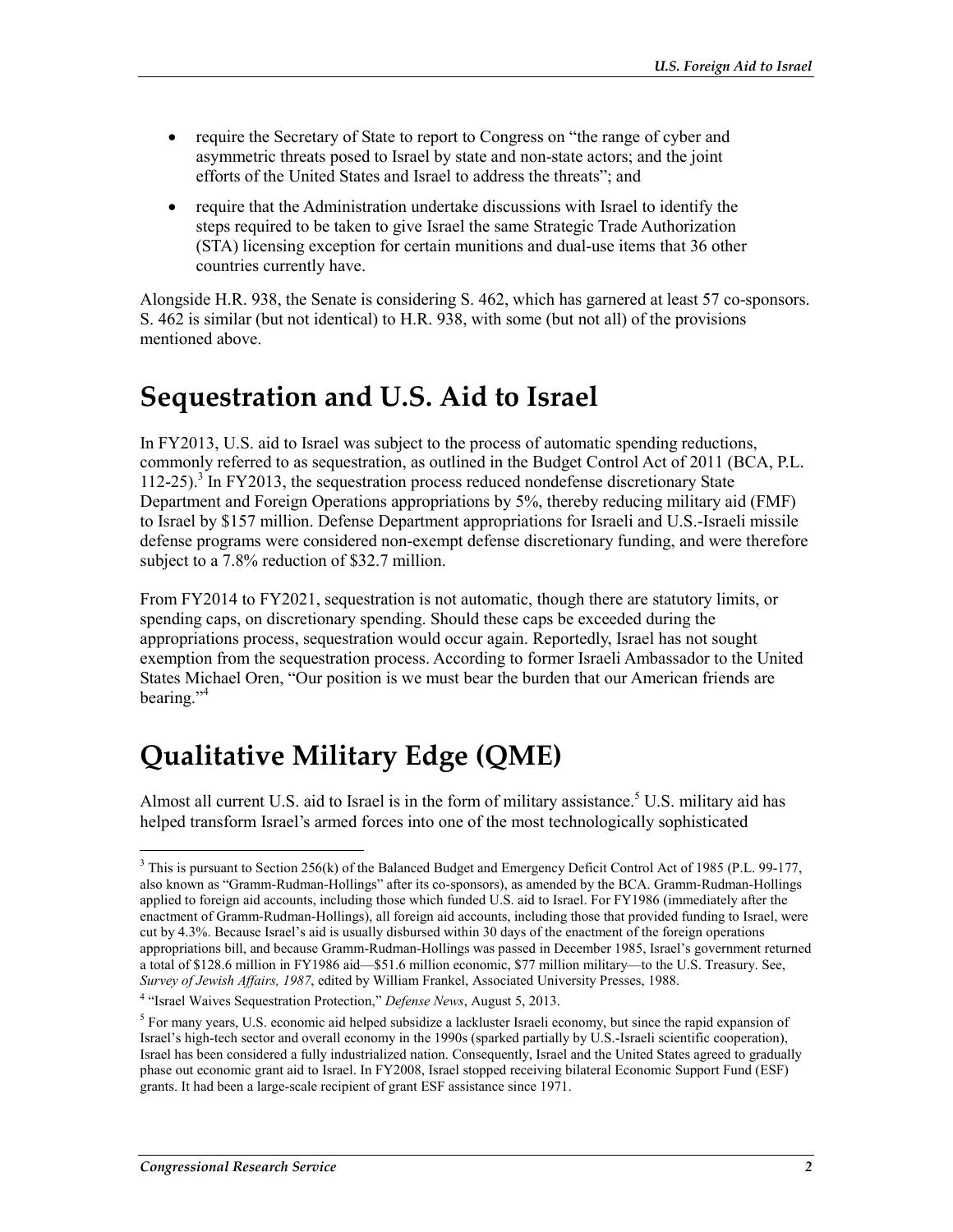militaries in the world. U.S. military aid for Israel has been designed to maintain Israel's "qualitative military edge" (QME) over neighboring militaries. The rationale for QME is that Israel must rely on better equipment and training to compensate for being much smaller geographically and in terms of population than its potential adversaries. U.S. military aid, a portion of which may be spent on procurement from Israeli defense companies, also has helped Israel build a domestic defense industry, which ranks as one of the top 10 suppliers of arms worldwide.<sup>6</sup>

Successive Administrations have routinely affirmed the U.S. commitment to strengthening Israel's QME. For years, no official or public U.S. definition of QME existed.<sup>7</sup> In 2008, Congress passed legislation (P.L. 110-429, the Naval Vessel Transfer Act of 2008) that defines QME as:

the ability to counter and defeat any credible conventional military threat from any individual state or possible coalition of states or from non-state actors, while sustaining minimal damage and casualties, through the use of superior military means, possessed in sufficient quantity, including weapons, command, control, communication, intelligence, surveillance, and reconnaissance capabilities that in their technical characteristics are superior in capability to those of such other individual or possible coalition of states or non-state actors.

Furthermore, Section 201 of the act requires the President to carry out an "empirical and qualitative assessment on an ongoing basis of the extent to which Israel possesses a qualitative military edge over military threats to Israel." The Administration is required to release the QME report on a quadrennial basis.<sup>8</sup> The 2008 law also further amends Section 36 of the Arms Export Control Act to require certifications for proposed arms sales "to any country in the Middle East other than Israel" to include "a determination that the sale or export of the defense articles or defense services will not adversely affect Israel's qualitative military edge over military threats to Israel." In 2012, Congress passed the United States-Israel Enhanced Security Cooperation Act (P.L. 112-150), which, among other things, reiterated that it is the policy of the United States to "to help the Government of Israel preserve its qualitative military edge amid rapid and uncertain regional political transformation."

Over the years, Israeli officials have periodically expressed concern over U.S. sales of sophisticated weaponry, particularly aircraft, airborne radar systems, and precision-guided munitions, to Arab Gulf countries, notably Saudi Arabia. Arab critics of U.S. military aid to Israel routinely charge that Israeli officials exaggerate the threat posed by Israel's neighbors in order to justify calls for increased levels of U.S. assistance to Israel. As the United States is one of the principal suppliers of defense equipment and training to both Israel and Saudi Arabia, U.S. policy makers and defense officials seek to carefully navigate commitments to the two countries, while following the legal requirement to maintain Israel's QME.

<sup>&</sup>lt;sup>6</sup> See, CRS Report R42678, *Conventional Arms Transfers to Developing Nations, 2004-2011*, by Richard F. Grimmett and Paul K. Kerr. Also, according to the Stockholm International Peace Research Institute (SIPRI), from 2008 to 2012, Israel was the 10<sup>th</sup> largest arms exporter worldwide, accounting for 2% of world deliveries. See, http://www.sipri.org/ googlemaps/2013\_of\_at\_top\_20\_exp\_map.html

<sup>7</sup> William Wunderle and Andre Briere, *U.S. Foreign Policy and Israel's Qualitative Military Edge: The Need for a Common Vision*, Washington Institute for Near East Policy, Policy Focus #80, January 2008.

<sup>&</sup>lt;sup>8</sup> The initial required report was submitted on October 6, 2009. The last quadrennial report was submitted in April 2013 and is classified.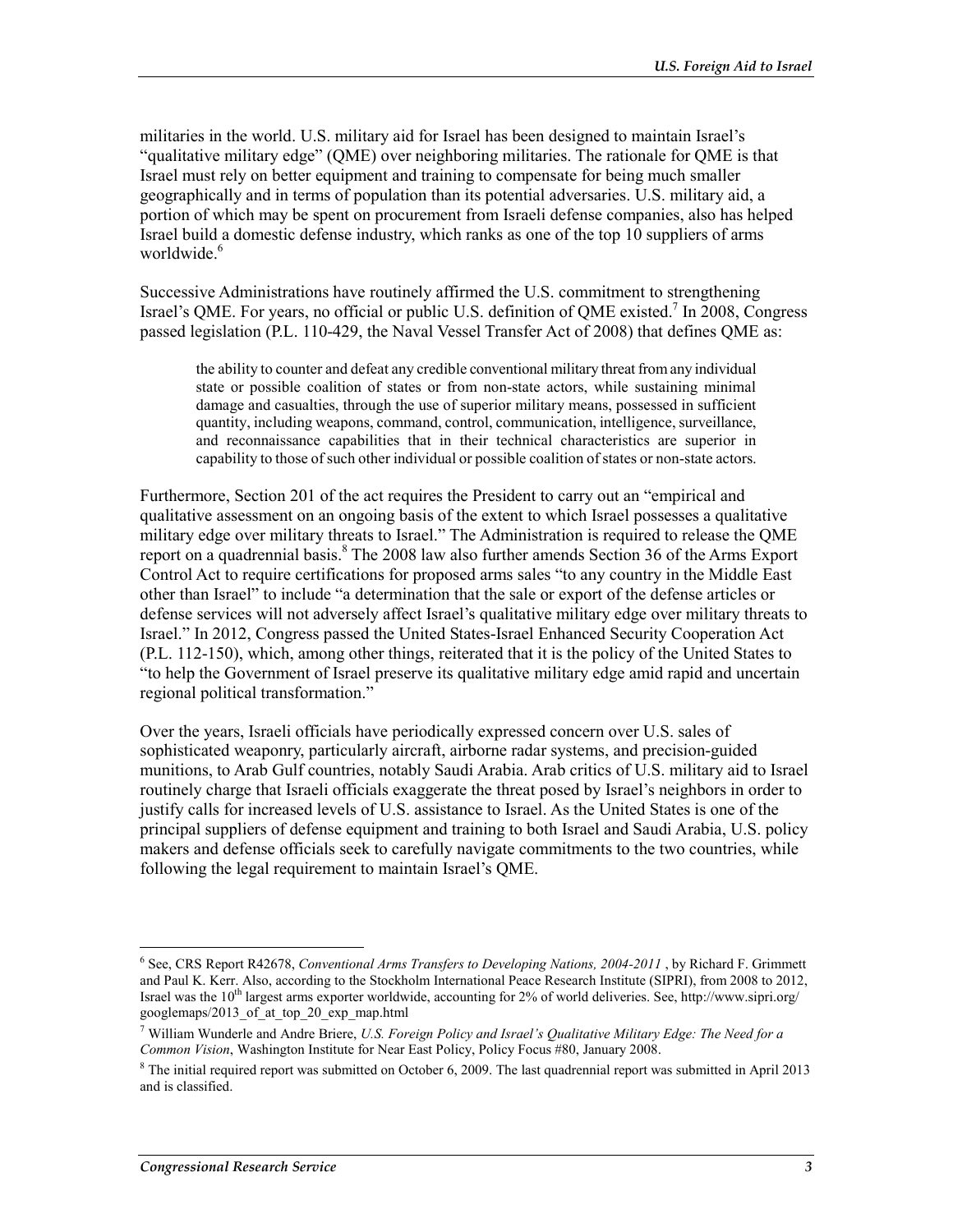In recent years, as Israel and the Arab Gulf states have coalesced against a commonly perceived Iranian threat, Israel has not publicly objected to new U.S. arms sales to various Arab Gulf countries.<sup>9</sup> In a 2013 interview in *Defense News*, then-Israeli Ambassador to the United States Michael Oren stated, "We don't raise objections to the very large US arms deals to the Middle East. We understand that if America doesn't sell these weapons, others will. We also understand the fact that each of these sales contributes to hundreds or thousands of American jobs."<sup>10</sup>

Israel and the United States formally review QME policy in working groups that convene periodically, such as the Defense Policy Advisory Group (DPAG) and the U.S.-Israeli Joint Political Military Group (JPMG).<sup>11</sup> These formal exchanges provide both sides an opportunity to discuss potential QME concerns and/or future cooperation.

#### **\$10 billion U.S. Arms Deal to Israel, Saudi Arabia, and the UAE**

In April 2013, U.S. Secretary of Defense Chuck Hagel, in a visit to the Middle East, announced that the United States had reached a reported \$10 billion arms sales agreement with Israel, Saudi Arabia, and the United Arab Emirates that presumably would further enhance each country's respective deterrent against Iran. As part of the deal, the United States would sell Israel the V-22 Osprey, the first time a foreign country would be permitted to purchase the advanced tilt-rotor aircraft. U.S. officials, in testimony before Congress and in public statements, have repeatedly cited the sale of the Osprey to Israel as an example of the U.S. commitment to maintaining Israel's QME.<sup>12</sup>

Since the April 2013 agreement, the Defense Security Cooperation Agency (DSCA) has notified Congress of possible Foreign Military Sales that are presumably part of that deal.

- In January 2014, DSCA notified Congress of a possible Foreign Military Sale to Israel of six V-22 Ospreys and other associated equipment (radar, missile warning systems, radios, night vision goggles, navigation systems) worth a reported \$1.13 billion.
- In January 2014, DSCA notified Congress of a possible Foreign Military Sale to the UAE for equipment in support of a Direct Commercial Sale of F-16 Block 61 Aircraft for an estimated cost of \$270 million. Ultimately, the United States seeks to provide 30 F-16s to the UAE as part of the original April 2013 arms deal.

## **U.S. Bilateral Military Aid to Israel**

## **The 10-Year Military Aid Agreement**

In 2007, the Bush Administration and the Israeli government agreed to a 10-year, \$30 billion military aid package for the 10-year period from FY2009 to FY2018. Under the terms of the agreement, Israel was permitted to continue spending up to 26.3% of U.S. assistance on Israelimanufactured equipment (known as Off-Shore Procurement or OSP)—a provision initially

<sup>&</sup>lt;u>.</u> <sup>9</sup> In his recently published memoirs, Former Secretary of Defense Robert M. Gates details a 2010 series of exchanges in which he claims that the Israeli government agreed not to publicly object to the sale of upgraded F-15s to Saudi Arabia in exchange for more military equipment, including the sale of an additional 20 F-35s to Israel. See, Robert M. Gates, *Duty: Memoirs of a Secretary at War*, Knopf; First Edition, January 14, 2014. In the fall of 2010, news reports indicated that the Administration may have offered the Israeli government an additional 20 F-35s as part of its effort to extend an Israeli settlement freeze. Amos Harel, "Obama has made Netanyahu an Offer he can't Refuse," *Ha'aretz*, November 15, 2010.

<sup>10 &</sup>quot;Michael Oren," *Defense News*, September 2, 2013.

<sup>&</sup>lt;sup>11</sup> The goals of the JPMG are outlined in "U.S.-Israel Memorandum of Agreement," April 1988.

<sup>&</sup>lt;sup>12</sup> See, Senior U.S., Israeli Defense Officials Meet, Stress Strong Relations, Department of Defense Documents, January 15, 2014.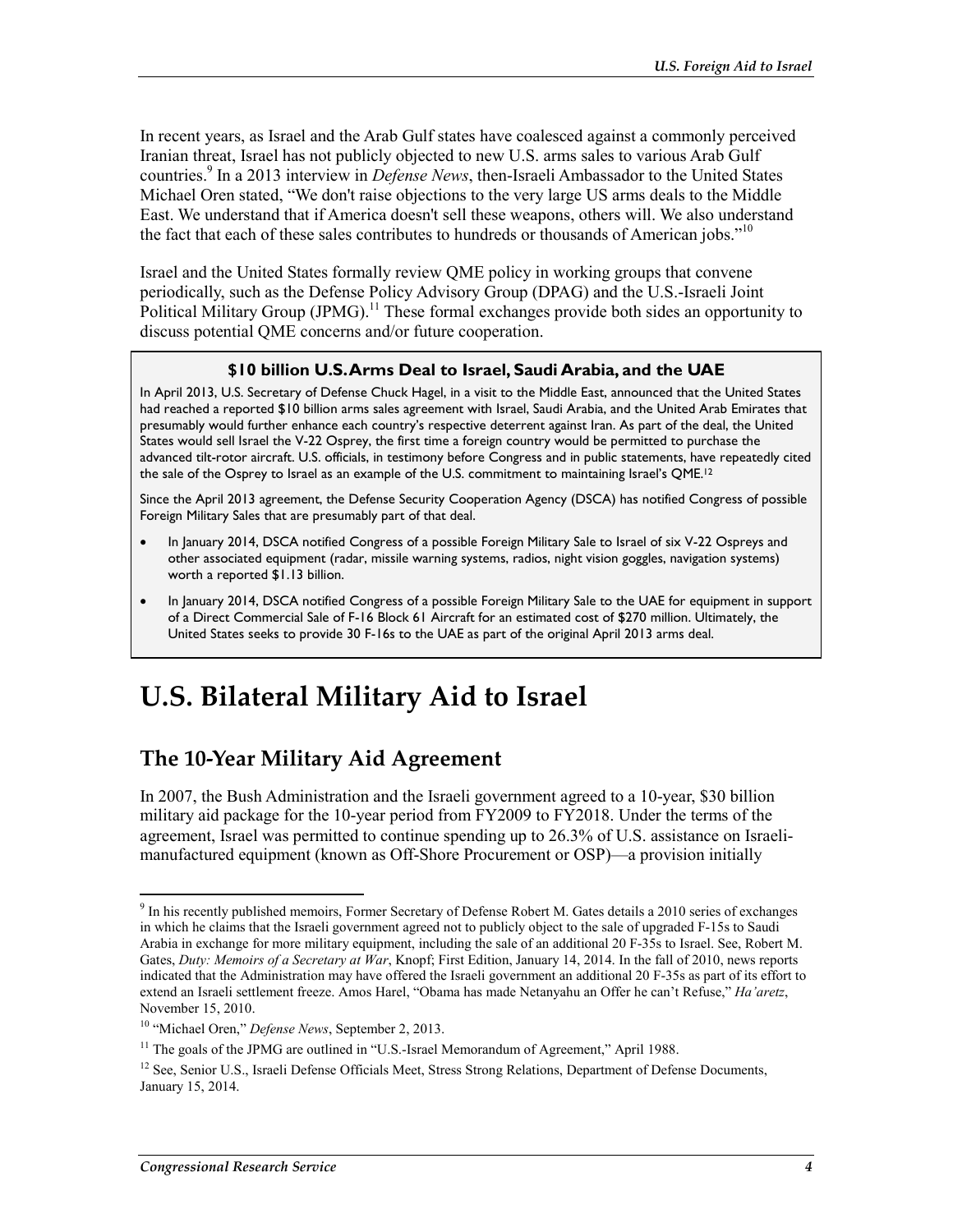codified in U.S. legislation for FY1988 (as discussed below). The agreement states that "Both sides acknowledge that these funding levels assume continuation of adequate levels for U.S. foreign assistance overall, and are subject to the appropriation and availability of funds for these purposes."13 According to former Under Secretary of State for Political Affairs Nicholas Burns, who signed the agreement (entitled the Memorandum of Understanding on U.S. Military Assistance):

We consider this 30 billion dollars in assistance to Israel to be an investment in peace - in long-term peace. Peace will not be made without strength. Peace will not be made without Israel being strong in the future. Of course, our objective as a country and our specific objective as a government is to contribute to that peace, a peace between Israel and the Palestinian people, the creation of an independent Palestinian state willing to live side by side in peace with Israel, and a general peace in the region that has eluded the Israeli people for 59 years but which is, we hope, the destiny of the Israeli people as well as the Arab peoples of the region. Our policy in this entire region is dedicated to that final objective.<sup>14</sup>

During his March 2013 visit to Israel, President Obama pledged that the United States would continue to provide Israel with multi-year commitments of military aid subject to the approval of Congress. An August 2013 report indicated that bilateral U.S.-Israeli working groups working on future U.S. military assistance to Israel "are not yet dealing with topline figures or prescribed annual FMF funding levels" for a future 10-year deal.<sup>15</sup>

In the spring of 2014, the Israeli government, anticipating U.S. executive and legislative branch approval of future military assistance, reportedly agreed to purchase new U.S. defense equipment, such as the V-22 (see above), using a deferred payment plan that would effectively pay only interest and fees to defense contractors.<sup>16</sup> Principal payments would be deferred if and until Congress approves new FMF appropriations for Israel as part of a new 10-year aid deal extending from FY2019 through FY2028.

## **Foreign Military Financing (FMF) and Arms Sales**

Israel is the largest recipient of U.S. Foreign Military Financing. For FY2015, the President's request for Israel would encompass approximately 55% of total FMF funding worldwide. Annual FMF grants to Israel represent 23% to 25% of the overall Israeli defense budget.<sup>17</sup>

<sup>1</sup> <sup>13</sup> United States-Israel Memorandum of Understanding, Signed by then U.S. Under Secretary of State R. Nicholas Burns and Israeli Ministry of Foreign Affairs Director General Aaron Abramovich, August 16, 2007.

<sup>&</sup>lt;sup>14</sup> R. Nicholas Burns, Under Secretary of State for Political Affairs, "Remarks and Press Availability at Signing Ceremony for Memorandum of Understanding on U.S. Military Assistance," Released by the American Embassy Tel Aviv—Press Section, August 16, 2007.

<sup>15 &</sup>quot;Israel Seeks Increase in Annual US Aid," *Defense News*, August 19, 2013.

<sup>16 &</sup>quot;Israel Banks on 10 More Years of US Aid," *Defense News*, March 30, 2014.

<sup>&</sup>lt;sup>17</sup> The Israeli Ministry of Defense provides funding figures for its domestic defense budget but excludes some procurement spending and spending on civil defense. The estimate referenced above is based on figures published by *Jane's Defence Budgets, Israel,* IHS Global Insight, February 4, 2014.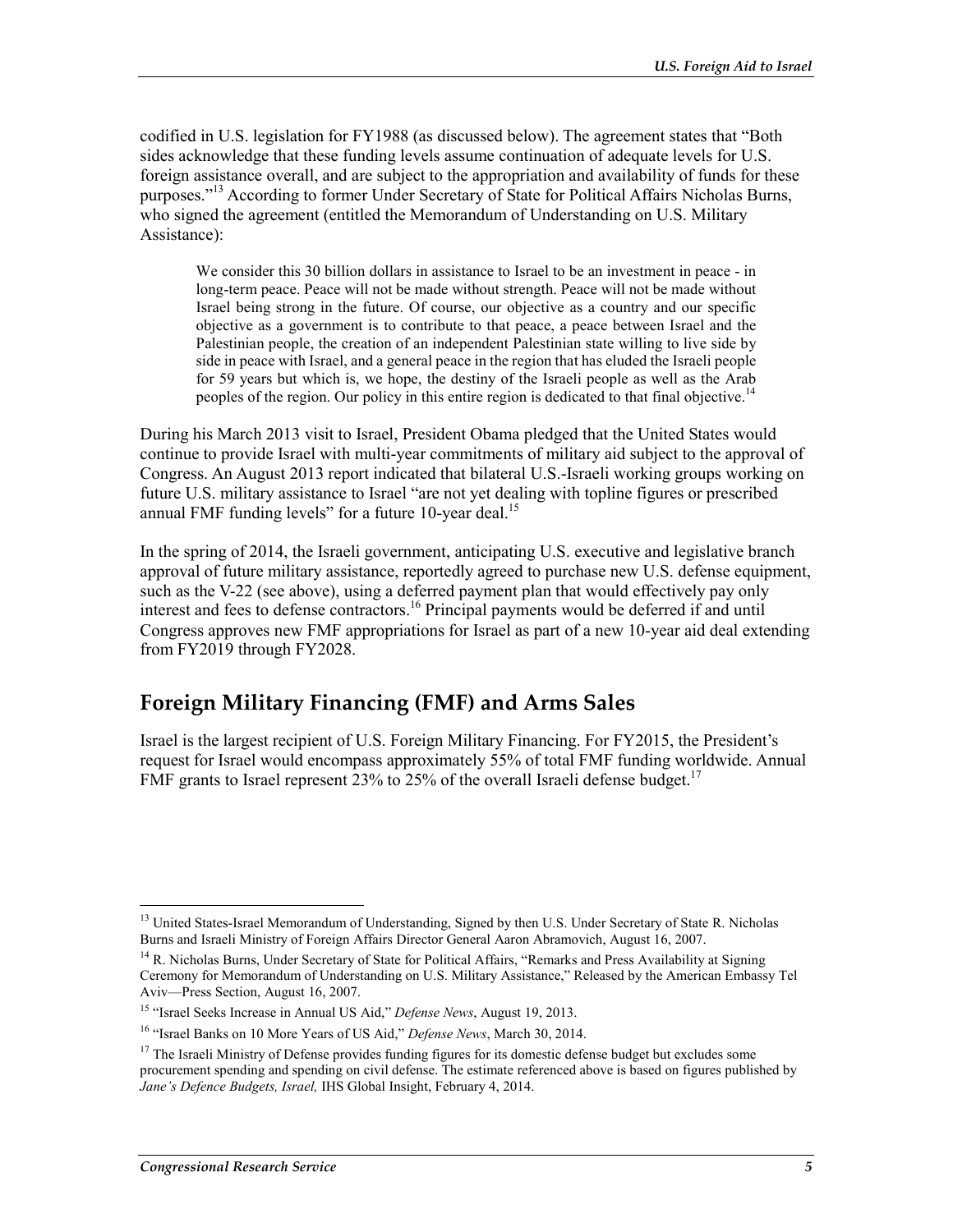### **Cash Flow Financing**

Section 23 of the Arms Export Control Act (22 U.S.C. §276351) authorizes the President to finance the "procurement of defense articles, defense services, and design and construction services by friendly foreign countries and international organizations, on such terms and conditions as he may determine consistent with the requirements of this section." Successive Administrations have used this authority to permit Israel and Egypt to set aside almost all FMF funds for current year payments only, rather than set aside the full amount needed to meet the full cost of multi-year purchases. Known as "cash flow financing," this benefit enables Israel to negotiate major arms purchases with U.S. defense suppliers and acquire defense systems with payments scheduled over a longer time horizon.<sup>18</sup>

#### **Early Transfer and Interest Bearing Account**

For years, Congress has mandated that Israel receive its FMF aid in a lump sum during the first month of the fiscal year.<sup>19</sup> The FY2014 Consolidated Appropriations Act (P.L. 113-76) states that "the funds appropriated under this heading for assistance for Israel shall be disbursed within 30 days of enactment of this Act." Once disbursed, Israel's military aid is transferred to an interest bearing account with the U.S. Federal Reserve Bank. Israel has used interest collected on its military aid to pay down its bilateral debt (non-guaranteed) to U.S. government agencies, which, according to the U.S. Treasury Department, stood at \$318 million as of October 2013.<sup>20</sup> Israel cannot use accrued interest for defense procurement inside Israel.

#### **FMF for In-Country Purchase**

Israel's ability to use a significant portion of its annual military aid for procurement in Israel is a unique aspect of its assistance package; no other recipient of U.S. military assistance has been granted this benefit.<sup>21</sup> Since FY1988, the FMF procurement earmark for purchases within Israel has been incorporated into annual foreign assistance legislation. Currently, approximately 26.3% of Israel's FMF funds may be used for domestic defense purchases (\$815.3 million in FY2014). Since the earmark is linked to a percentage and not a specific dollar amount, the amount set aside for defense purchases in Israel has increased as U.S. military aid to Israel has increased.

<sup>&</sup>lt;u>.</u> <sup>18</sup> Cash flow financing is defined in section 25(d) of the Arms Export Control Act and section 503(a)(3) of the Foreign Assistance Act.

<sup>&</sup>lt;sup>19</sup> In instances when government operations are funded by a continuing appropriations resolution, Congress may at times include provisions in such resolutions that would prevent the early transfer of FMF to Israel (presumably until a final year appropriations bill is passed). For example, see Section 109 of P.L. 113-46, the Continuing Appropriations Act, 2014.

<sup>20</sup> CRS correspondence with U.S. Treasury Department.

<sup>&</sup>lt;sup>21</sup> Israel was first granted FMF for use in Israel in 1977, when it asked for and received permission to use \$107 million in FY1977 FMF funds to develop the Merkava tank (prototype completed in 1975 and added to Israeli arsenal in 1979). Several years later, Israel asked for a similar waiver to develop the Lavi ground-attack aircraft, and Congress responded with legislation allowing Israel to spend \$250 million of FMF in Israel to develop the Lavi. It was estimated that the United States provided between \$1.3 and \$1.8 billion in Lavi development costs before the United States and Israel agreed to terminate the project in 1988. In order to defray the cancellation costs of the Lavi program, the United States agreed to raise the FMF earmark for procurement in Israel to \$400 million. For background on the cancellation of the Lavi fighter, see Dan Raviv and Yossi Melman, *Friends in Deed: Inside the U.S.-Israeli Alliance*, New York: Hyperion, 1994, pp. 263-268.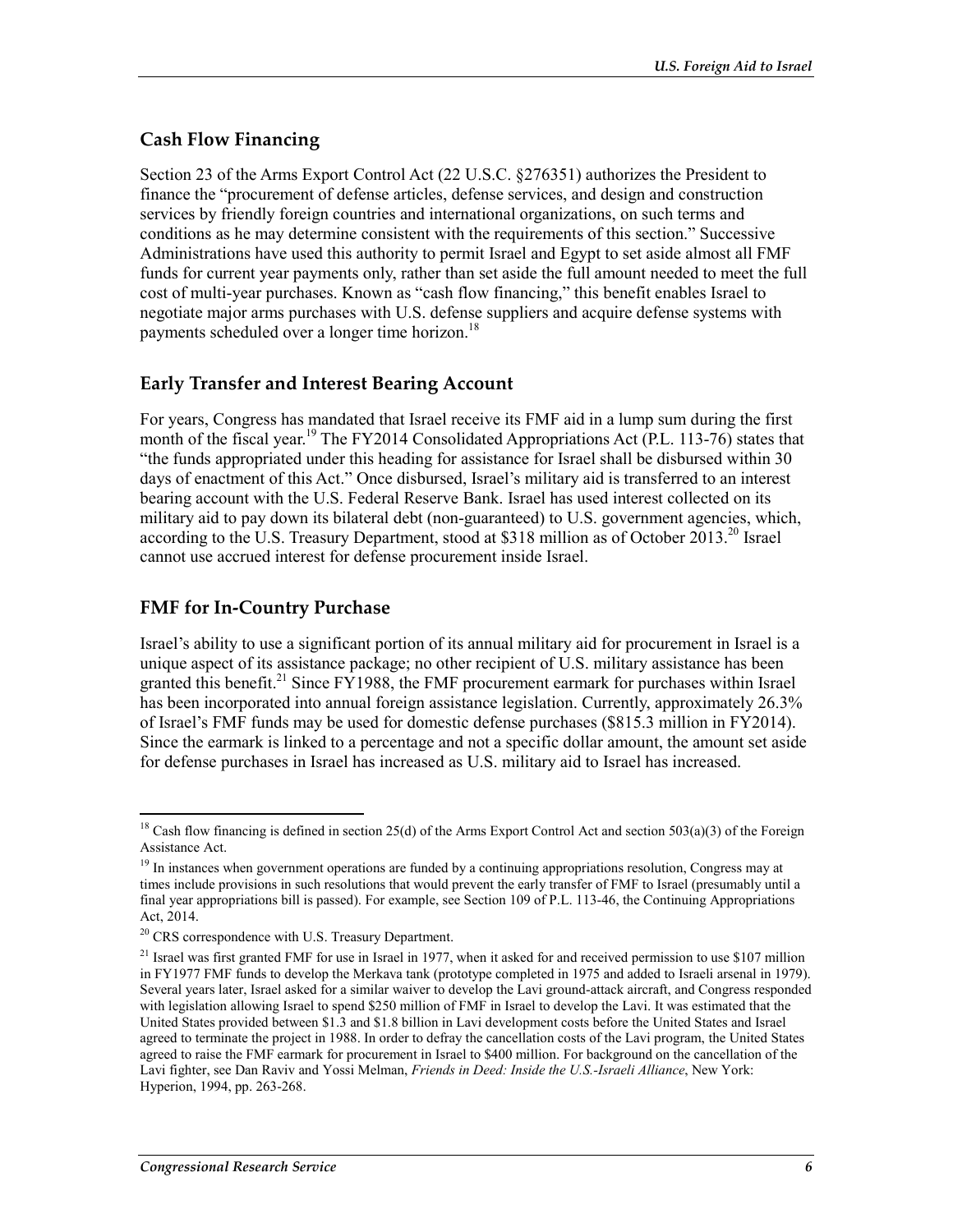Successive Administrations and many lawmakers routinely assert that a strong domestic Israeli defense industry is crucial to maintaining Israel's technological edge over its neighbors. The proceeds to Israeli defense firms<sup>22</sup> from purchases with U.S. funds have allowed the Israeli defense industry to achieve economies of scale and produce highly sophisticated equipment for niche markets. Defense experts note that high annual amounts of U.S. military assistance incentivize private and semi-private Israeli defense companies to place a greater business emphasis on exports, since a large portion of Israeli government weapons procurement is spent on American equipment.

The Israeli defense industry has thus become a major exporter, including to the U.S. military. According to Beth McCormick, former acting director of the U.S. Defense Technology Security Administration, Israeli manufacturers must export as much as 75% of their output to stay profitable—a far higher share than U.S. military contractors.<sup>23</sup> Some supporters of continued U.S. assistance to Israel suggest that Israel is now exporting more equipment to the U.S. military than in the past and that many Israeli-origin systems are now in use by U.S. forces.<sup>24</sup>

Some weapons systems that were originally designed in Israel using Off-Shore Procurement (OSP) FMF funds are now being manufactured in the United States. Those who assert that U.S-Israeli military ties are and should remain strong cite this as evidence that OSP is mutually beneficial. According to one report, Israeli defense planners "point to a considerable increase in funding earmarked for local development of sensors, munitions and unmanned systems that can later be transitioned to FMF-funded U.S.-based production."<sup>25</sup>

#### **F-35 Joint Strike Fighter**

<u>.</u>

After years of negotiations, the United States and Israel announced in 2010 that Israel will purchase 19 F-35s at a cost of \$2.75 billion. The F-35 is a fifth-generation stealth aircraft considered to be the most technologically advanced fighter jet ever made. Israel will pay for the F-35s entirely using FMF grants.<sup>26</sup> Israel may purchase additional squadrons of F-35s in the future and has received U.S. approval to purchase up to 75 aircraft–potentially leading to as much as \$15.2 billion in purchases if all options are exercised.<sup>27</sup> As part of the F-35 deal, the United States agreed to make reciprocal purchases of equipment from Israel's defense industries estimated at \$4 billion.<sup>28</sup> In the fall of 2013, Israeli defense manufacturer Elbit Systems and its

 $^{22}$  The primary state-owned and private Israeli defense contractors are Israel Aerospace Industries Ltd (IAI), Elbit Systems Ltd, Rafael Ltd (Rafael Advanced Defence Systems Ltd), Elisra Group, and Israel Military Industries (IMI).

<sup>23 &</sup>quot;Pentagon says Israel Improves Arms-Export Controls," *Reuters*, September 5, 2007.

<sup>&</sup>lt;sup>24</sup> See Table 1 "Select Israeli-Origin Systems in Recent Use by the U.S. Military," page 18, in Michael Eisenstadt and David Pollock, *Asset Test: How the United States Benefits from its Alliance with Israel*, Washington Institute for Near East Policy, Strategic Report 7, September 2012.

<sup>25 &</sup>quot;Israel Leverages Local R&D for Overseas Buys," *Defense News*, November 12, 2012.

<sup>&</sup>lt;sup>26</sup> In 2010, during extensive Obama Administration negotiations with the Israeli government over Israeli settlement activity in the West Bank, the Administration reportedly offered Israel, among other things, 20 additional F-35s in exchange for a 90-day extension of a partial moratorium on settlement construction. Israel did not accept the offer. Harel, op. cit.

<sup>&</sup>lt;sup>27</sup> DSCA's notification to Congress of the F-35 sale is available at http://www.dsca.mil/PressReleases/36-b/2008/ Israel\_08-83.pdf.

<sup>28 &</sup>quot;Israel set to build wings for some 800 F-35s," *Reuters*, August 30, 2010.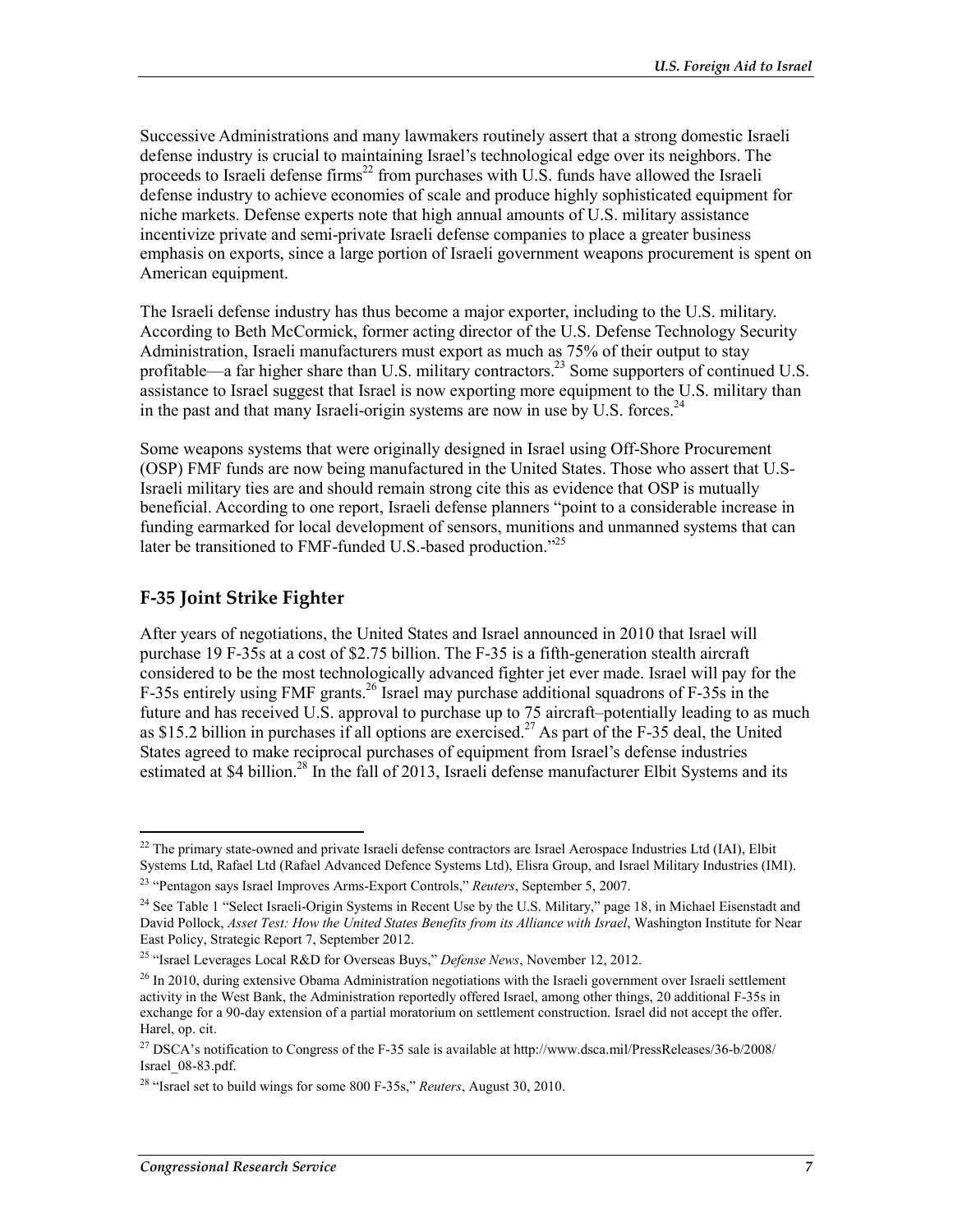American corporate partner Rockwell Collins were awarded a contract to construct the helmet for all F-35 pilots.

Prior to the agreement, the two sides had negotiated over the level of Israeli customization of the F-35. In the summer of 2012, the Department of Defense and Lockheed Martin finalized a \$450 million agreement to modify the baseline F-35 model to accommodate electronic warfare and munitions systems for Israel's future F-35 squadrons. Due to delays in the overall F-35 program, the expected delivery of the aircraft to Israel has been pushed back from 2015 to sometime between 2016 and 2017.

## **Excess Defense Articles**

The Excess Defense Articles (EDA) program provides one means by which the United States can advance foreign policy objectives—assisting friendly and allied nations through provision of equipment in excess of the requirements of its own defense forces. The Defense Security Cooperation Agency (DSCA) manages the EDA program, which enables the United States to reduce its inventory of outdated equipment by providing friendly countries with necessary supplies at either reduced rates or no charge.<sup>29</sup> As a designated "major non-NATO ally,"<sup>30'</sup> Israel is eligible to receive EDA under Section 516 of the Foreign Assistance Act and Section 23(a) of the Arms Export Control Act.

## **Defense Budget Appropriations for U.S.-Israeli Missile Defense Programs**

Congress and successive Administrations have demonstrated strong support for joint U.S.-Israeli missile defense projects designed to thwart a diverse range of threats, from short-range missiles and rockets fired by non-state actors, such as Hamas and Hezbollah, to mid- and longer-range ballistic missiles in Syria's and Iran's arsenals. Congress provides regular U.S. funding for Israeli and U.S.-Israeli missile defense programs in defense authorization and appropriations bills. Such efforts are not formally considered to constitute direct bilateral aid, but many U.S. and Israeli officials and observers consider them to be a vital component of the bilateral strategic

<sup>1</sup> <sup>29</sup> To access DSCA's Excess Defense Articles database, see http://www.dsca.mil/programs/eda.

<sup>&</sup>lt;sup>30</sup> On November 4, 1986, the President signed into law P.L. 99-661, the National Defense Authorization Act for FY1987. In Section 1105 of that Act, Congress called for greater defense cooperation between the United States and countries that the Secretary of Defense could designate as a "major non-NATO ally" (MNNA). Such cooperation could entail U.S. funding for joint research and development and production of U.S. defense equipment. In February 1987, the United States granted Israel MNNA status along with several other countries (Egypt, Japan, South Korea, and Australia). According to press reports at the time, in the absence of a U.S.-Israeli mutual defense agreement, supporters of Israel had been advocating for Israel to receive "equal treatment" with regard to certain special military benefits (such as the ability to bid on U.S. defense contracts) that NATO allies shared with the United States. See, "Israel seeks to obtain the kind of Financial Aid that NATO Members get from U.S. Government," *Wall Street Journal*, February 3, 1987. Nearly a decade later, Congress passed additional legislation that further solidified Israel's major non-NATO ally status. Section 517 of P.L. 104-106 amended the Foreign Assistance Act of 1961 by requiring the President to notify Congress 30 days before designating a country as a major non-NATO. According to the Act, Israel, along with several other countries, "shall be deemed to have been so designated by the President as of the effective date of this section, and the President is not required to notify the Congress of such designation of those countries."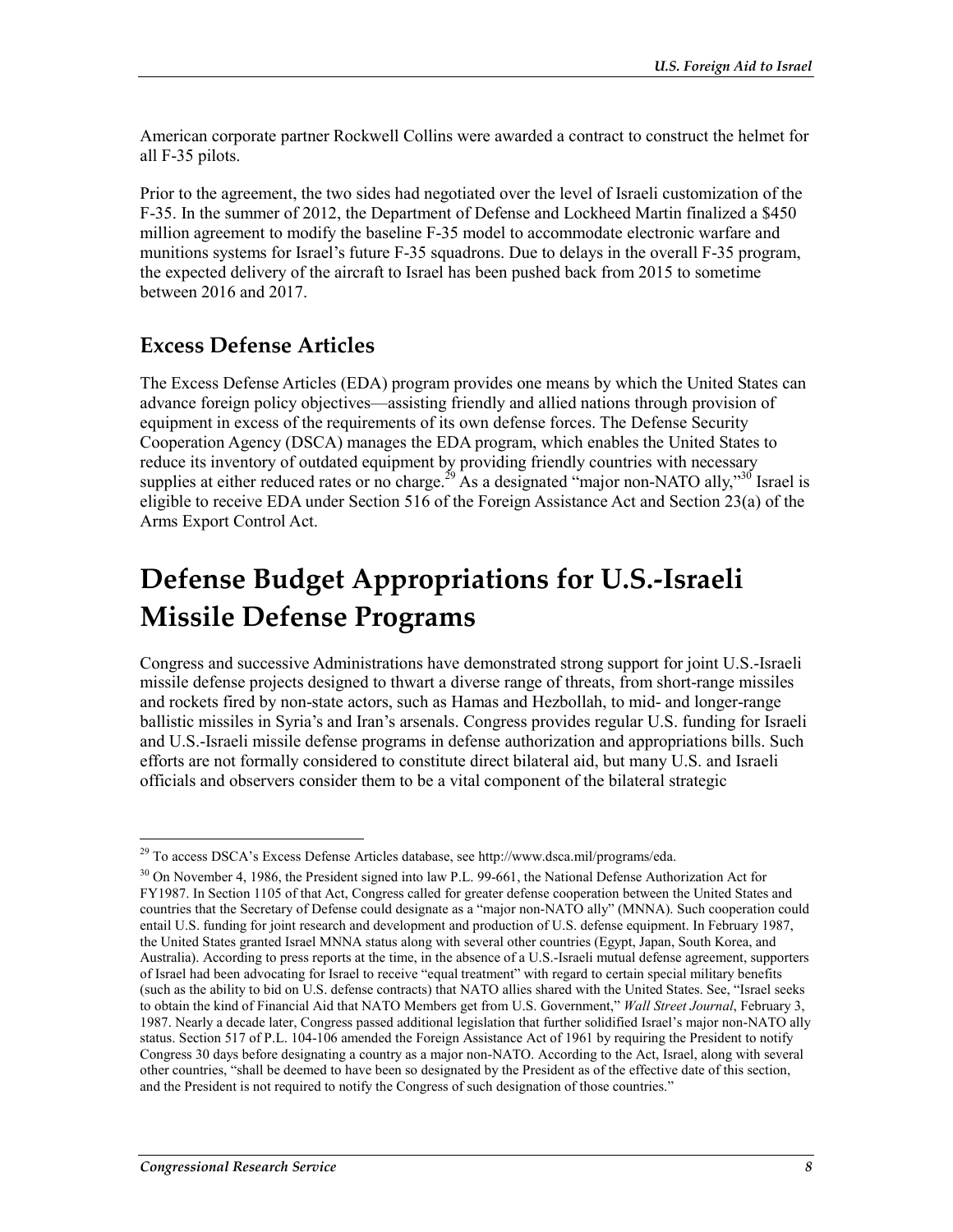relationship. Israel and the United States each financially contribute to several weapons systems and co-develop and share technology from some of these projects.

## **Multi-Tiered Missile and Rocket Defense**

In addition to the supply of U.S.-origin Hawk and Patriot missile batteries to Israel, U.S.-Israeli missile defense cooperation has evolved in the past several years to include the co-development of several systems. Israel also has developed its own missile defense programs without U.S. collaboration.

#### **Iron Dome**

In order to counter rockets fired from the Gaza Strip, Syria, Lebanon, or the Sinai Peninsula, Israel has developed a short-range anti-rocket system, dubbed "Iron Dome." Iron Dome is designed to intercept very short-range rocket threats between two and forty-five miles. Iron Dome's selective targeting system and radar are designed to fire its Tamir interceptors only at incoming projectiles that pose threats to population centers—it is not configured to fire on rockets headed toward uninhabited areas. In order to expand Iron Dome's population coverage, Israel claims that it requires between 10 to 15 Iron Dome batteries in operation at all times (Iron Dome is portable and can be transported by truck to areas in need of coverage).

To date, the United States has provided over \$704 million to Israel for Iron Dome batteries, interceptors, co-production costs, and general maintenance. Congress appropriated \$235.309 million for Iron Dome in P.L. 113-76, the FY2014 Consolidated Appropriations Act, including \$15 million for "non-recurring engineering costs in connection with the establishment of a capacity for co-production in the United States by industry of the United States of parts and components for the Iron Dome short-range rocket defense program." In March 2014, the United States and Israeli governments signed a co-production agreement to enable components of the Iron Dome system to be manufactured in the United States, while also providing the U.S. Missile Defense Agency with full access to what had been proprietary Iron Dome technology. Iron Dome was originally developed by Israel's Rafael Advanced Defense Systems, which is expected to partner with U.S.-based Raytheon for co-production in the United States.<sup>31</sup>

Section 234 of P.L. 113-66, the FY2014 National Defense Authorization Act, requires the Missile Defense Agency to report to Congress on the implementation of the Iron Dome co-production agreement. It also requires the Secretary of Defense to report to Congress on the status of missile defense cooperation between the United States and Israel, including a description of how the governments of the United States and Israel are working to improve the "coordination, interoperability, and integration of the missile defense capabilities."

### **David's Sling**

In August 2008, Israel and the United States officially signed a "project agreement" to co-develop the David's Sling system. David's Sling (aka Magic Wand) is a short/medium-range system designed to counter long-range rockets and slower-flying cruise missiles fired at ranges from 40

<sup>&</sup>lt;u>.</u> 31 "Rafael, Raytheon Expand Active Defense Alliance," *Defense News*, January 6, 2014.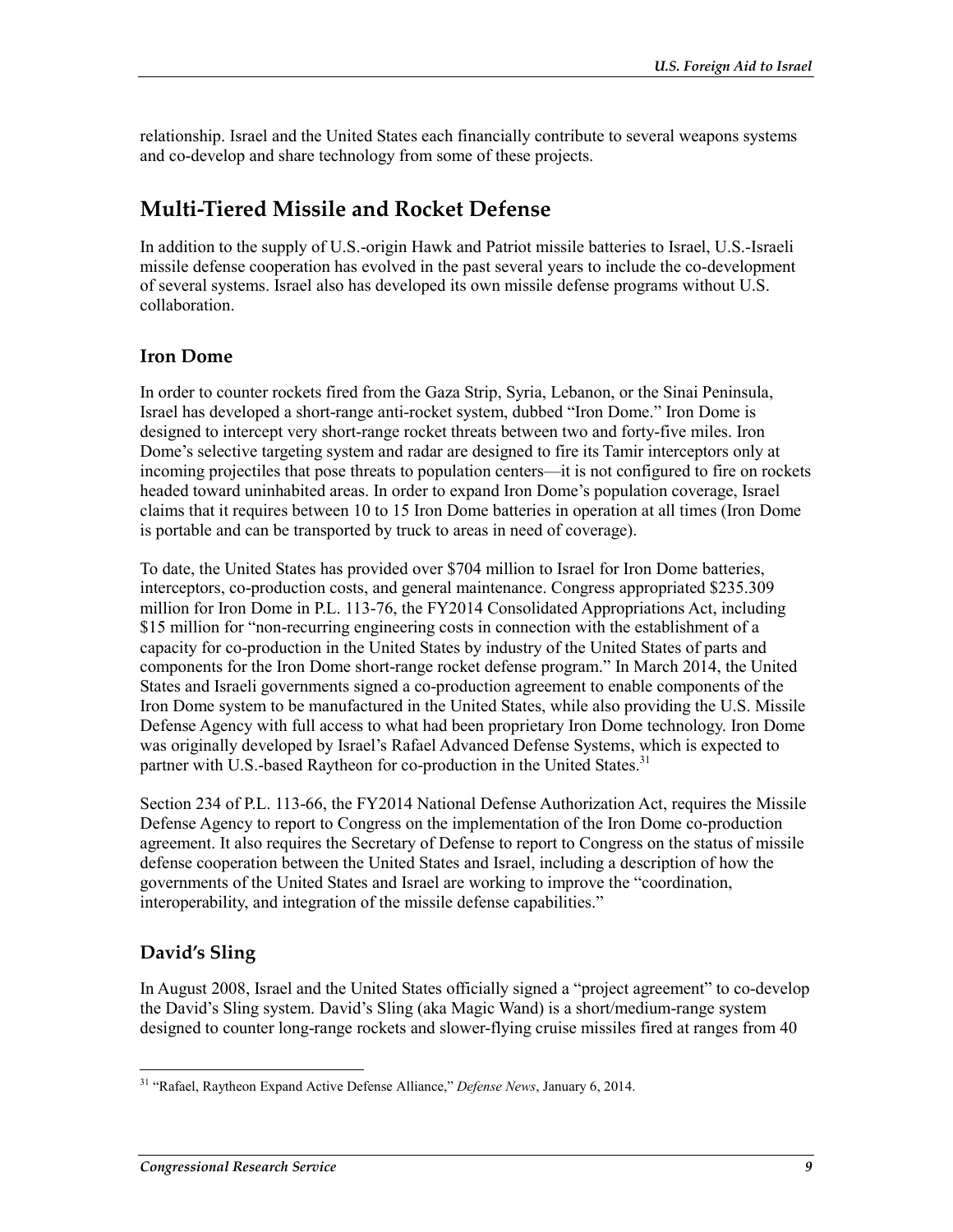km to 300 km, such as those possessed by Hezbollah in Lebanon, as well as by Syria. David's Sling is designed to intercept missiles with ranges and trajectories for which Israel's Arrow ballistic missile interceptor is not optimally configured. It is being developed jointly by Rafael Advanced Defense Systems and Raytheon. David's Sling uses Raytheon's Stunner missile for interception, and each launcher can hold up to 16 missiles. In November 2013, almost a year after Israel announced the first successful test of the Stunner interceptor, David's Sling passed its second intercept trial, downing a short-range ballistic missile at a test range in southern Israel. According to Israel's Defense Ministry, "David's Sling will allow, in the near future, the State of Israel to deal with threats with far higher efficiency." $32$ 

#### **The Arrow and Arrow II**

Since 1988, Israel and the United States have been jointly developing the Arrow Anti-Missile System.<sup>33</sup> Arrow is designed to counter short-range ballistic missiles. The United States has funded just under half of the annual costs of the development of the Arrow Weapon System, with Israel supplying the remainder. The Arrow II program (officially referred to as the Arrow System Improvement Program or ASIP), a joint effort of Boeing and Israel Aerospace Industries (IAI), is designed to defeat longer-range ballistic missiles. One Arrow II battery is designed to protect large swaths of Israeli territory.

| \$s in millions    |         |                    |          |  |  |  |
|--------------------|---------|--------------------|----------|--|--|--|
| <b>Fiscal Year</b> | Total   | <b>Fiscal Year</b> | Total    |  |  |  |
| 1990               | 52.000  | 2004               | 144.803  |  |  |  |
| 1991               | 42.000  | 2005               | 155.290  |  |  |  |
| 1992               | 54.400  | 2006               | 122.866  |  |  |  |
| 1993               | 57.776  | 2007               | 117.494  |  |  |  |
| 1994               | 56.424  | 2008               | 118.572  |  |  |  |
| 1995               | 47.400  | 2009               | 104.342  |  |  |  |
| 1996               | 59.352  | 2010               | 122.342  |  |  |  |
| 1997               | 35.000  | 2011               | 125.393  |  |  |  |
| 1998               | 98.874  | 2012               | 125.175  |  |  |  |
| 1999               | 46.924  | 2013               | 115.500  |  |  |  |
| 2000               | 81.650  | 2014               | 119.070  |  |  |  |
| 2001               | 95.214  |                    |          |  |  |  |
| 2002               | 131.700 | Total              | 2,365.31 |  |  |  |
| 2003               | 135.749 |                    |          |  |  |  |

#### **Table 1. U.S. Contributions to the Arrow Program (Arrow, Arrow II, and Arrow III)**

**Source:** U.S. Missile Defense Agency.

32 "David's Sling Shoots down Ballistic Missile in Trial," *Jerusalem Post*, November 21, 2013.

 $33$  Shortly after the start of the Strategic Defense Initiative (SDI) in 1985, the Reagan Administration sought allied political support through various cooperative technology agreements on ballistic missile defense (BMD). Israeli interest in BMD was strengthened by the missile war between Iran and Iraq in the later 1980s, and the experience of being attacked by Scud missiles from Iraq during Operation Desert Storm in 1991. A memorandum of understanding was signed with Israel on May 6, 1986, to jointly develop an indigenous Israeli capability to defend against ballistic missiles. Subsequently, a number of additional agreements were signed, including, for example, an April 1989 Memorandum of Agreement (MOA) to develop an Israeli computer facility as part of the Arrow BMD program, a June 1991 agreement to develop a second generation Arrow BMD capability, and a September 2008 agreement to develop a short-range BMD system to defend against very short-range missiles and rockets.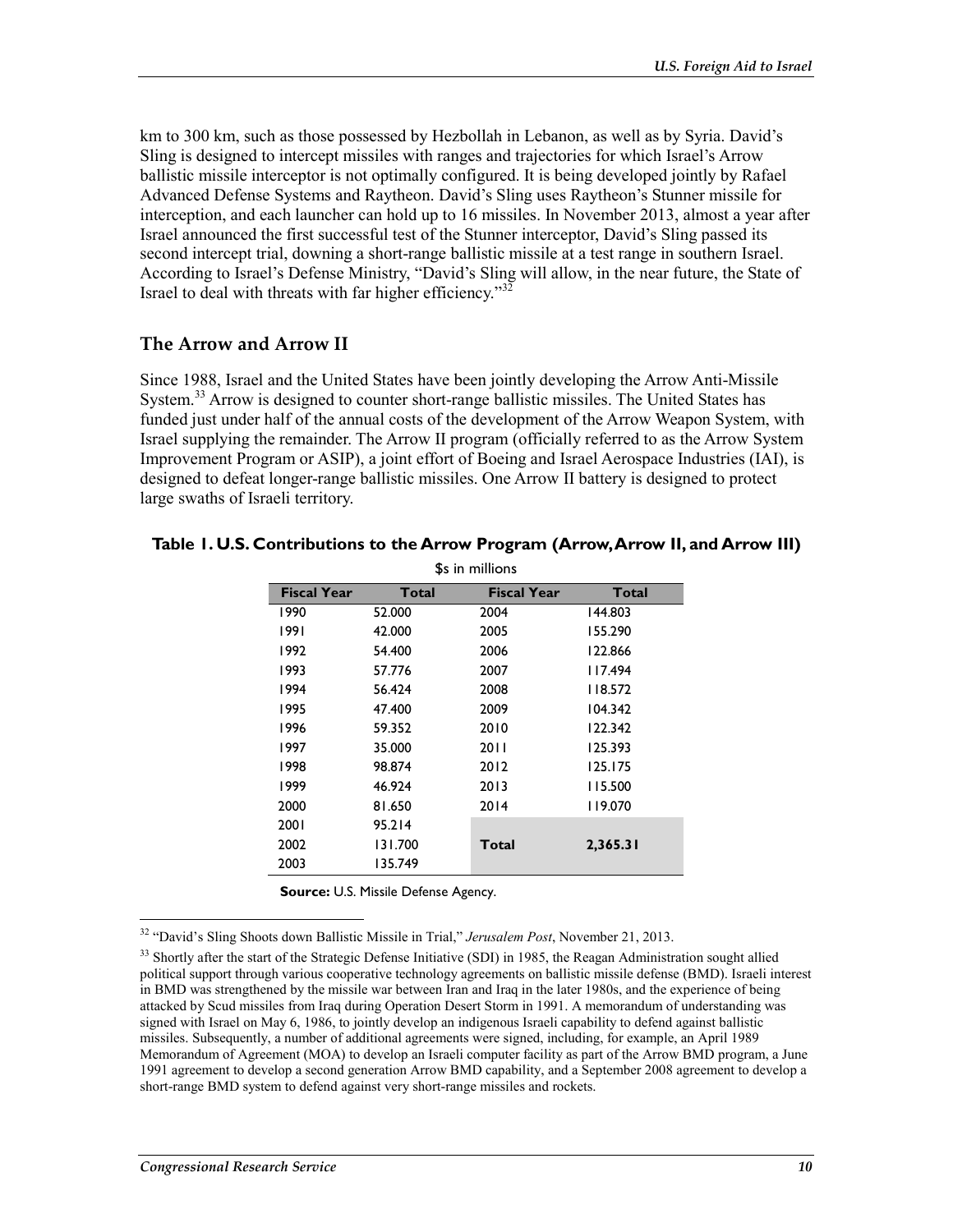Under the 1986 agreement (see footnote 33) allowing Israel to participate in the Strategic Defense Initiative (SDI), the United States and Israel have co-developed different versions of the Arrow anti-ballistic missile. The total U.S. financial contribution exceeds \$2.3 billion. The system became operational in 2000 in Israel and has been tested successfully. Since 2001, Israel and the United States have conducted a joint biennial exercise, called Juniper Cobra, to work on integrating their weapons, radars, and other systems.

#### **High Altitude Missile Defense System (Arrow III)**

Fearing a potential nuclear threat from Iran, Israel has sought a missile interceptor that operates at a higher altitude and greater range than the Arrow. In October 2007, the United States and Israel agreed to establish a committee to evaluate Israel's proposed "Arrow III," an upper-tier system designed to intercept medium-range ballistic missiles. The Arrow III will be a more advanced version—in terms of speed, range and altitude—of the current Arrow II interceptor. According to various industry sources, Arrow III interceptors also will be smaller and cheaper than their predecessors. In the spring and summer of 2008, Israel decided to begin production of the Arrow III and the United States agreed to co-fund its development despite an initial proposal by Lockheed Martin and the Department of Defense (DOD) urging Israel to purchase the Terminal High-Altitude Area Defense (THAAD) missile defense system instead. The Arrow III, made (like the Arrow II) by Israel Aerospace Industries (IAI) and Boeing, is expected to be deployed by 2014 or 2015. In July 2010, the United States and Israel signed a bilateral agreement to extend their cooperation in developing and producing the Arrow III. In January 2014, Israel successfully tested Arrow III for the second time, as an interceptor flew through space at speeds faster than the Arrow II. The Arrow III's interceptor also can maneuver in space.

#### **X-Band Radar**

1

One of the most significant gestures of U.S. support for Israel's missile defense architecture has been the deployment of the AN/TPY-2 X-Band radar system (built by Raytheon) to Israel in late 2008. Not only is the X-Band system reportedly far more capable of detecting incoming missiles than Israel's natively produced radar system,  $34$  but the United States also has linked the X-Band to its global network of satellites in the U.S. Defense Support Program (DSP) and to the global U.S. Ballistic Missile Defense System (BMDS). The DSP is the principal component of the U.S. Satellite Early Warning System to detect missile launches.<sup>35</sup> According to various media reports, the X-Band system is now operational. It will remain U.S.-owned and is operated by U.S. troops and defense contractors—the first indefinite U.S. military presence to be established on Israeli soil. Reportedly, the system has been deployed to a classified location in the southern Negev desert.<sup>36</sup>

 $34$  The X-Band system can detect incoming missiles from 500-600 miles. Currently, Israel's early warning system is only able to detect missiles from 100 miles out.

<sup>&</sup>lt;sup>35</sup> Israel was first given access to DSP in 2001 but only on a per-request, rather than constant, basis.

<sup>&</sup>lt;sup>36</sup> P.L. 110-417, the Duncan Hunter National Defense Authorization Act for Fiscal Year 2009, authorized up to \$89 million for the activation and deployment of the AN/TPY-2 forward-based X-band radar to a "classified location." In report language (H.Rept. 110-652) accompanying H.R. 5658, the House-passed FY2009 Defense Authorization bill, Members stated that "The State of Israel faces a real and growing threat from short- and medium-range ballistic missiles from states such as the Syrian Arab Republic and the Islamic Republic of Iran. The committee believes that the deployment of a U.S. Army-Navy/Transportable-2 (AN/TPY-2) missile defense discrimination radar to Israel would greatly increase the capabilities of both Israel and U.S. forces deployed in support of Israel to defend against ballistic (continued...)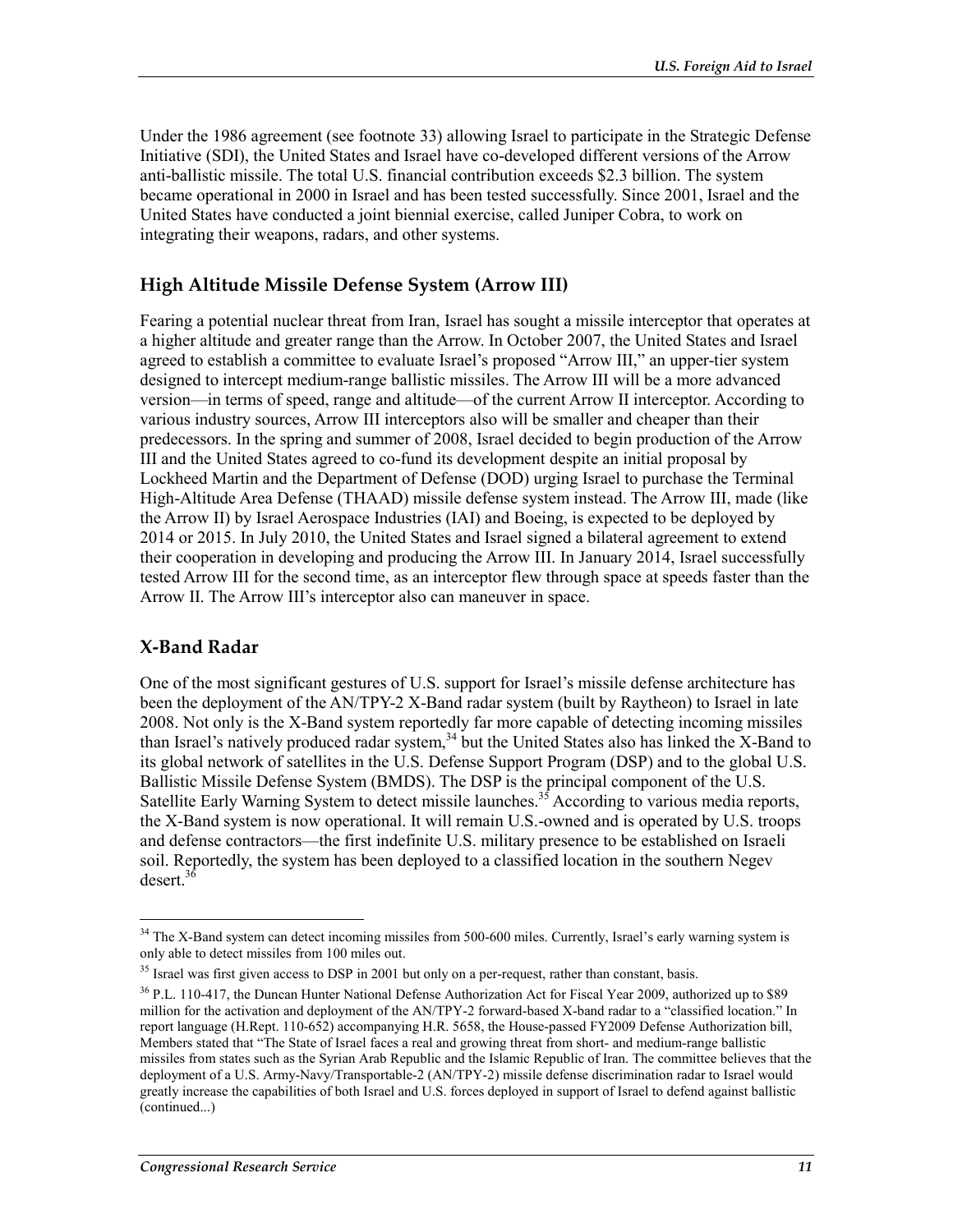#### **Table 2. Defense Budget Appropriations for U.S.-Israeli Missile Defense: FY2006-FY2014 Request**

| <b>Fiscal Year</b>            | <b>Arrow II</b> | <b>Arrow III</b><br>(High<br>Altitude) | David's Sling<br>(Short-Range) | <b>Iron</b><br>Dome | Total    |
|-------------------------------|-----------------|----------------------------------------|--------------------------------|---------------------|----------|
| FY2006                        | 122.866         |                                        | 10.0                           |                     | 132.866  |
| FY2007                        | 117.494         |                                        | 20.4                           |                     | 137.894  |
| FY2008                        | 98.572          | 20.0                                   | 37.0                           |                     | 155.572  |
| FY2009                        | 74.342          | 30.0                                   | 72.895                         |                     | 177.237  |
| FY2010                        | 72.306          | 50.036                                 | 80.092                         |                     | 202.434  |
| FY2011                        | 66.427          | 58.966                                 | 84.722                         | 205.0               | 415.115  |
| FY2012                        | 58.955          | 66.220                                 | 110.525                        | 70.0a               | 305.700  |
| FY2013 After<br>Sequestration | 40.800          | 74.700                                 | 137.500                        | 194.0               | 447.000  |
| FY2014                        | 44.363          | 74.707                                 | 149.712                        | 235.309             | 504.091  |
| FY2015<br>Request             |                 |                                        |                                | 175.972             | 272.775b |

(Current \$ in millions)

a. These funds were not appropriated by Congress but reprogrammed by the Obama Administration from other Department of Defense accounts.

b. The Missile Defense Agency's (MDA) FY2015 request includes \$96.803 million for all three Israeli Cooperative Programs (Arrow II, Arrow III, and David's Sling) and a separate request for \$175.9 million for Iron Dome. The MDA forecasts Israeli Cooperative spending over several fiscal years in advance. Congress has appropriated funding for joint U.S.-Israeli missile defense cooperation exceeding MDA's request over the past several fiscal years. MDA requests for Israeli Cooperative programs (not including Iron Dome) from FY2011 to FY2014 have been \$122 million (FY2011), \$106.1 million (FY2012), \$99.83 million (FY2013), and \$95.78 million (FY2014).

### **Emergency U.S. Stockpile in Israel**

In the early 1980s, Israeli leaders sought to expand what they called their "strategic collaboration" with the United States military by inviting U.S. arms and equipment to be stockpiled at Israeli bases for use in wartime.<sup>37</sup> Nearly a decade later, the United States agreed to establish munitions stockpiles in Israel for use by the United States and, with U.S. permission, for use by Israel in emergency situations. The United States European Command (EUCOM) manages the War Reserves Stock Allies-Israel (WRSA-I) program. The United States stores missiles, armored vehicles, and artillery ammunition in Israel.<sup>38</sup> According to one Israeli officer, "Officially, all of this equipment belongs to the US military…. If however, there is a conflict, the

<sup>(...</sup>continued)

missile threats. Therefore, the committee urges the Department of Defense to begin discussions with Israel about the possibility of deploying an AN/TPY-2 radar on its territory at the earliest feasible date." The Senate version, S. 3001, included an amendment making funds available for the deployment of the AN/TPY-2 forward-based X-band radar.

<sup>37 &</sup>quot;U.S.- Israel Strategic Link: Both Sides Take Stock," *New York Times*, October 2, 1981.

<sup>&</sup>lt;sup>38</sup> The government of Israel pays for approximately 90% of transportation, storage, and maintenance costs associated with the WRSA-I program.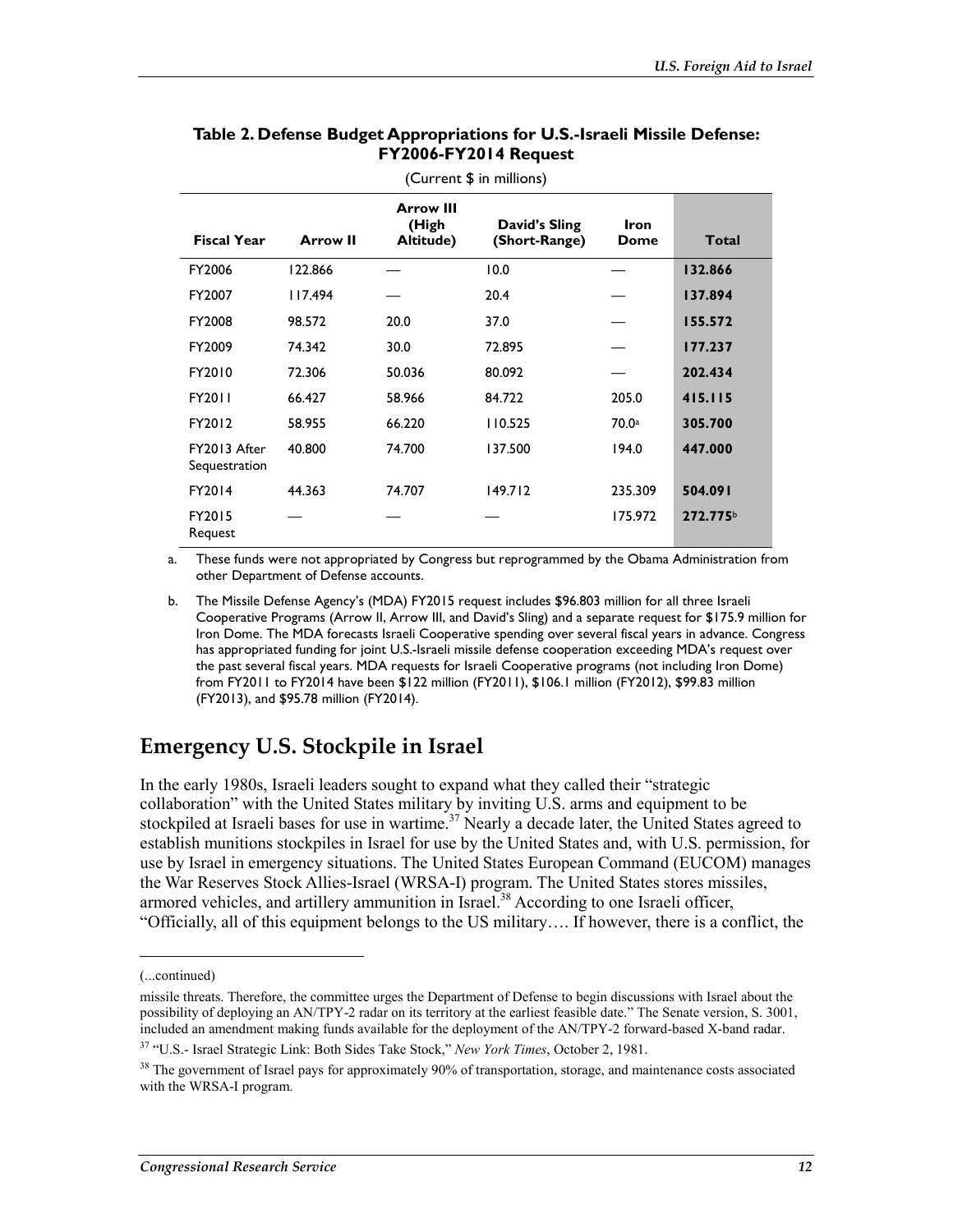IDF [Israel Defense Forces] can ask for permission to use some of the equipment."39 During the 2006 war against Hezbollah in Lebanon, the United States granted Israel access to the stockpile.

The initial value of the U.S. materiel stored in Israel was set at \$100 million. It increased over time to \$800 million in 2010. In the  $111<sup>th</sup>$  Congress, lawmakers passed P.L. 111-266, the Security Cooperation Act of 2010. Section 302 of the act amended the Department of Defense Appropriations Act, 2005, to extend the President's authority to transfer to Israel surplus defense items that are stockpiled in Israel and intended for use as Israeli reserve stocks. This amendment increased the statutorily permitted maximum value of U.S. materiel stored in Israel from \$800 million to \$1.2 billion.<sup>40</sup> The U.S.-Israel Enhanced Security Cooperation Act of 2012 (P.L. 112-150) further extended the WRSA-I program through FY2014, and, as discussed above, the U.S.- Israel Strategic Partnership Act (H.R. 938, S. 462) would extend it through FY2015.

## **Aid Restrictions and Possible Violations**

Although U.S. assistance to Israel has remained high for several decades, the United States has sometimes restricted aid or rebuked Israel for possible improper use of U.S.-supplied military equipment. The 1952 Mutual Defense Assistance Agreement and subsequent arms agreements between Israel and the United States limit Israel's use of U.S. military equipment to defensive purposes.<sup>41</sup> The Arms Export Control Act states that the United States may stop aid to countries which use U.S. military assistance for purposes other than "legitimate self-defense."<sup>42</sup> The Foreign Assistance Act of 1961, as amended, also contains general provisions on the use of U.S. supplied military equipment.<sup>43</sup> Some U.S. citizens and interest groups periodically call upon Congress to ensure that U.S. military assistance to Israel is conditioned on the Israeli government's "compliance with applicable U.S. laws and policies."44

In some instances, U.S. assistance to Israel may only be used in areas subject to the administration of Israel prior to June 1967. For example, U.S. State Department-provided Migration and Refugee (MRA) assistance (see below), per agreement between the State Department and United Israel Appeal, may only be used for absorption centers, *ulpanim* (intensive Hebrew-language schools with particular focus on immigrants to Israel), or youth *aliyah* (relocation to Israel) institutions located within Israel's pre-June 1967 borders.<sup>45</sup> In addition, according to agreements between the U.S. and Israeli governments, programs funded by certain U.S.-Israeli bi-national foundations, such as the U.S.-Israel Binational Science Foundation

<u>.</u>

<sup>39 &</sup>quot;US may give Israel Iraq Ammo ," *Jerusalem Post*, February 11, 2010.

<sup>40 &</sup>quot;US to boost weapons stockpile in Israel," *Agence France Presse*, November 11, 2010.

<sup>41</sup> See, CRS Report R42385, *U.S. Defense Articles and Services Supplied to Foreign Recipients: Restrictions on Their Use*, by Richard F. Grimmett.

<sup>42 22</sup> U.S.C. § 2754.

<sup>&</sup>lt;sup>43</sup> For example, see (among other sections), Section 502B, Human Rights (22 U.S.C. 2304), Section 505, Conditions of Eligibility (22 U.S.C. § 2314), and Section 511, Considerations in Furnishing Military Assistance (22 U.S.C. § 2321d). <sup>44</sup> One example from October 2012 featured representatives of Baptist, Lutheran, Catholic, Presbyterian, Methodist, Orthodox, Quaker and other Christian groups. Available online at http://www.pcusa.org/news/2012/10/5/religiousleaders-ask-congress-condition-israel-mi/

<sup>&</sup>lt;sup>45</sup> This stipulation is found in grant agreements between the U.S. State Department's Bureau of Population, Refugees, and Migration (PRM) and United Israel Appeal (clause 8. F. 2 – Use in Territories Subject to the Administration of the State of Israel Prior to June 1967). The FY2013 agreement (S-PRMCO-13-GR-1041 – March 13, 2013) is for \$15 million. CRS Correspondence with U.S. State Department, March 2014.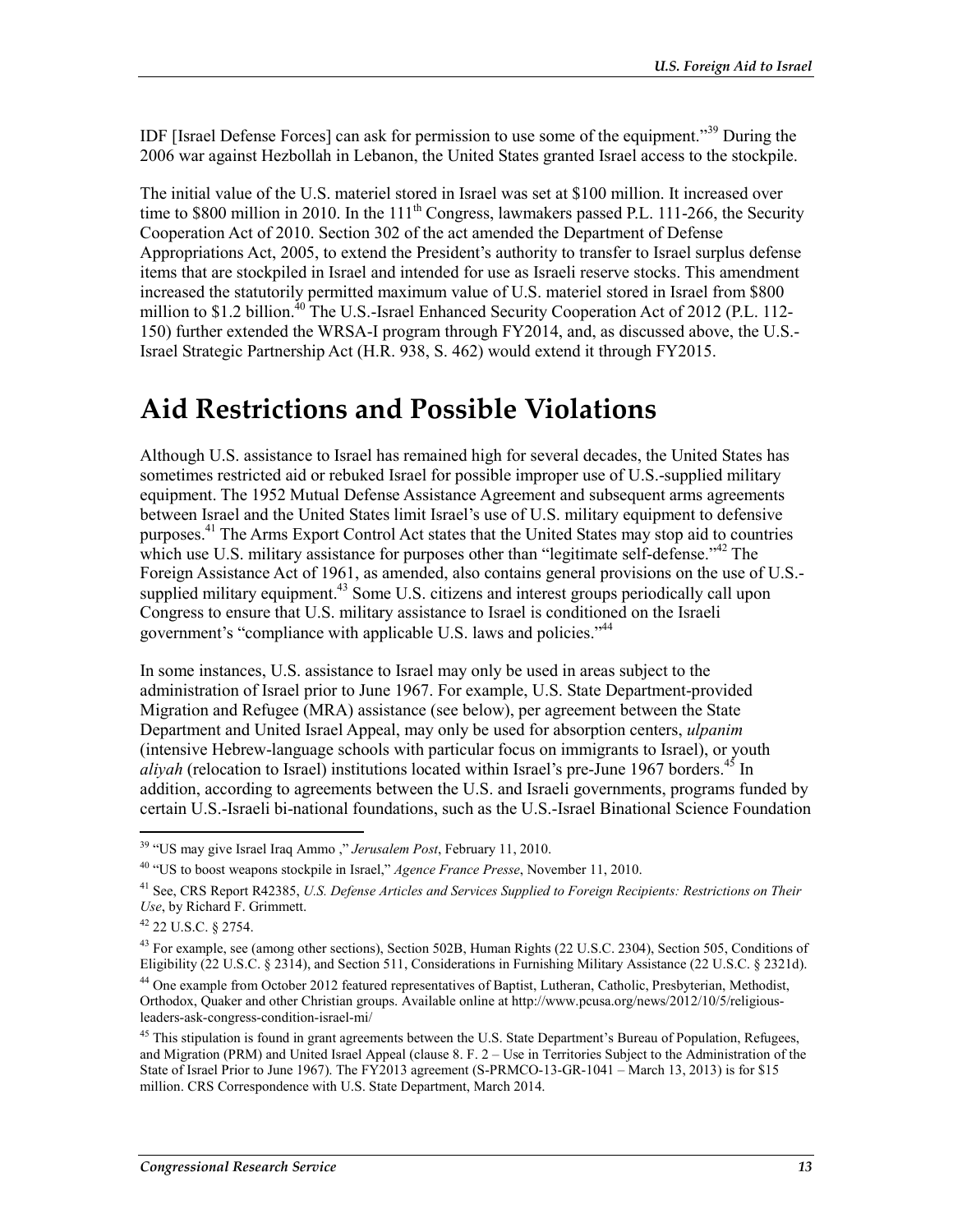(see below), "may not be conducted in geographic areas which came under the administration of the Government of Israel after June 5, 1967 and may not relate to subjects primarily pertinent to such areas<sup>"46</sup>

### **Israeli Arms Transfers to Third Parties**

As previously mentioned, Israel has become a global leader in arms exports<sup>47</sup> and, over the last two decades, the United States and Israel have periodically disagreed over Israeli sales of sensitive U.S. and Israeli technologies to third party countries, most notably China.<sup>48</sup> In 2005, the United States suspended Israel from participating in the development of the Joint Strike Fighter (JSF) and imposed other restrictions in defense ties because of Israeli plans to upgrade Chinese Harpy Killer drone aircraft. Israel ultimately canceled the sale.

U.S. restrictions effectively have curtailed almost all Israeli arms sales to China.<sup>49</sup> According to one unnamed Israeli official, "Our policy remains the same today.... We do not sell them anything that is defense related and that would jeopardize our ties with the US."<sup>50</sup> In recent years, Israeli and Chinese military officials have exchanged visits, in what some observers believe has been an attempt by both countries to slowly expand bilateral relations.<sup>51</sup> China has already become one of Israel's primary economic (non-military) trading partners, serving as Israel's second or third largest export market.<sup>52</sup> According to one analyst, "Militarily, China is interested not only in original technologies but also in broader knowledge, and Israel, with its vast operational experience, is viewed by China as an authoritative source.... As for the transmission of military technologies, China with its political experience and patience may assume that current export limitations could one day be lifted, and may therefore continue to raise the issue on different occasions<sup>"53</sup>

<sup>46</sup> http://www.bsf.org.il/BSFPublic/DefaultPage1.aspx?PageId=221&innerTextID=221

<sup>47</sup> Israel's customers include Germany, Spain, France, Canada, Australia, Turkey, Azerbaijan, Singapore, South Korea, Brazil, India, Italy, the Netherlands, Poland and Romania. Israel is also reportedly seeking to expand arms exports in Latin America.

<sup>48</sup> According to one former State Department intelligence analyst, "We started having a problem with Israel in the 1990s, especially after the 1996 Chinese missile threats against Taiwan when we got the feeling that China's ballistic missile technology was modernizing way too fast." See, "U.S.-Israeli Defense Technology Teamwork Began With Confrontation," *Washington Times*, May 24, 2011.

 $^{49}$  According to one report, since U.S. restrictions on Israeli sales to China were put in place, "Washington has approved only a few, non-offensive, homeland security-related sales to China." See, "Israel-China Revive Military Ties, But Not Defense Trade," *Defense News*, August 17, 2011.

<sup>50 &</sup>quot;The Chinese Connection," *Jerusalem Post*, July 6, 2012.

<sup>&</sup>lt;sup>51</sup> In June 2011, Israeli Defense Minister Ehud Barak visited China, following a May 2011 visit from Chinese Admiral Wu Shengli. According to one Israeli defense official, "We are trying to explain to the Chinese the severity of the Iranian nuclear threat and to get better co-operation." Then in August 2011, General Chen Bingde, chief of General Staff of the People's Liberation Army, visited Israel for consultations with Israeli officials. See, Yoram Evron, "The Chinese Chief of Staff Visits Israel: Renewing Military Relations?" *INSS Insight* ,No. 275, August 17, 2011.

<sup>52 &</sup>quot;China now Israel's third-largest destination for exports," *Jerusalem Post*, November 24, 2011. According to one report, bilateral trade reached a record high of \$7.5 billion in the January-November period of 2011, surpassing the \$6.8b. recorded for the full year of 2010. See, "Israel and China - Toward the next 20 years," *Jerusalem Post*, January 24, 2012.

<sup>53 &</sup>quot;Israel seeks rapport with China over Iran," *Jane's Defence Weekly*, June 16, 2011.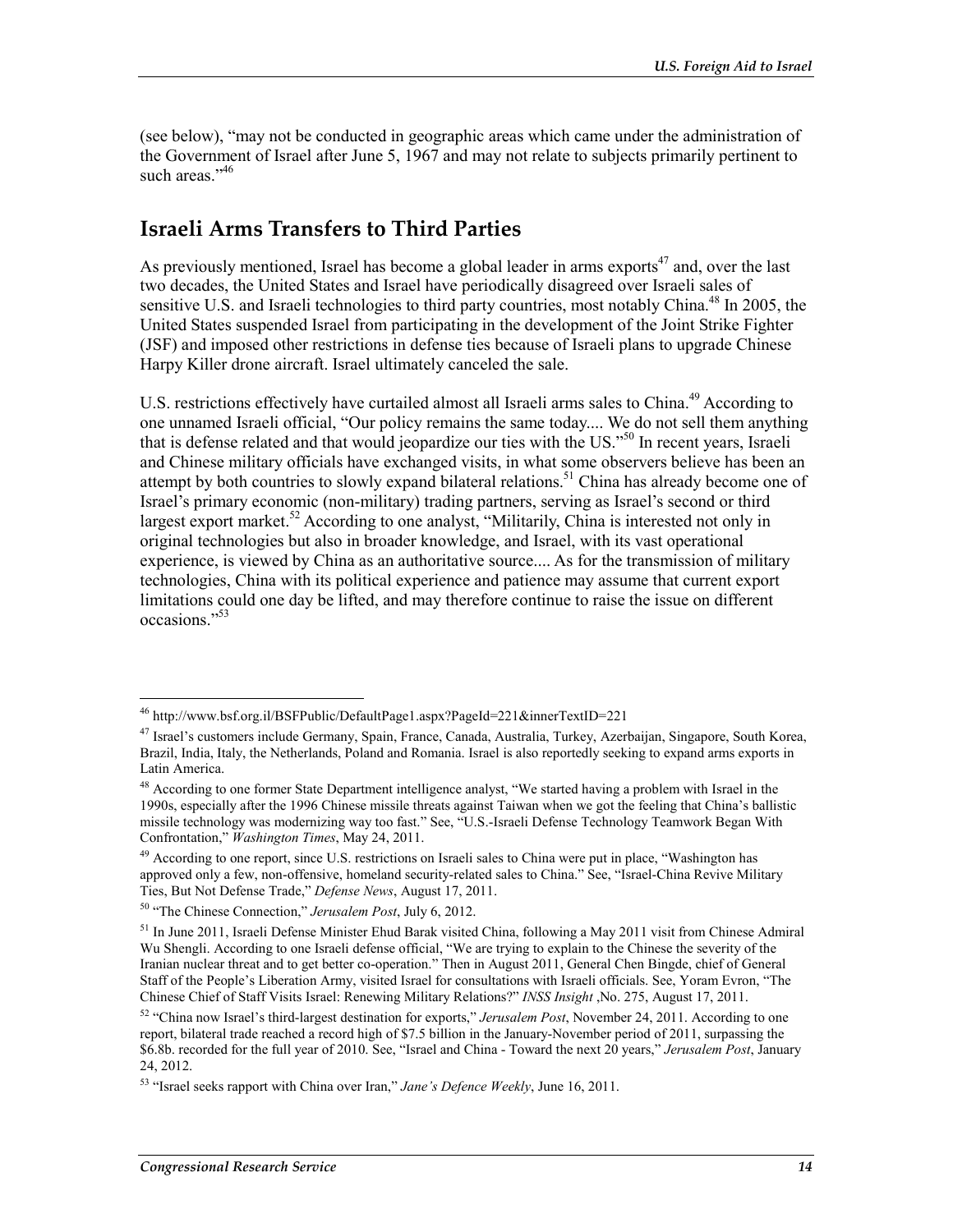In order to create a more transparent arms transfer process, then U.S. Defense Secretary Donald Rumsfeld and then Israeli Defense Minister Shaul Mofaz signed a 2005 bilateral agreement mandating Israeli consultation with the U.S. government on sensitive arms transfers to third parties. The Israeli government also has established its own arms export controls agency to supervise military sales. On August 17, 2005, DOD and the Israeli Ministry of Defense issued a joint press statement reporting that they had signed an understanding "designed to remedy problems of the past that seriously affected the technology security relationship and to restore confidence in the technology security area." Sources have reported that this understanding has given the United States de facto veto power over Israeli third-party arms sales that the United States deems harmful to its national security interests.<sup>54</sup> In June 2005, the Israeli newspaper *Ha'aretz* reported that Israel would voluntarily adhere to the Wassenaar Arrangement on Export Controls for Conventional Arms and Dual-Use Goods and Technologies, without actually being a party to it.<sup>55</sup>

On July 17, 2007, the Israeli Knesset passed a Law on Control of Defense Exports that established a new authority in the Defense Ministry to oversee defense exports—involving the Foreign Ministry in the process for the first time. As a result, the United States agreed to establish a High Technology Forum to institutionalize senior-level U.S.-Israel dialogue to address bilateral high technology trade, investment, and related issues.

In December 2013, the then head of Israel's Defense Export Control Agency (DECA), Meir Shalit, resigned after a joint US-Israeli investigation concluded that an Israeli miniature cooling system that can be used for missiles, and that had been licensed for sale to a French company, had been retransferred to China.<sup>56</sup> In the months prior to this development, the Israeli state comptroller had reportedly published a report indicating that DECA was inadequately enforcing proper defense export controls.<sup>57</sup>

<sup>54 &</sup>quot;U.S. OKs Israel-China Spy Sat Deal," *Defense News*, October 12, 2007. This article quotes a U.S. official as saying, "We don't officially acknowledge our supervisory role or our de facto veto right over their exports.... It's a matter of courtesy to our Israeli friends, who are very serious about their sovereignty and in guarding their reputation on the world market."

<sup>55</sup> Ze'ev Schiff et al., "Bowing to U.S. pressure, Israel to curb arms deals," *Ha'aretz*, June 26, 2005. The participants to the Wassenaar Arrangement have agreed to (1) maintain national export controls on certain conventional arms and dual-use goods and technologies, (2) report on transfers and denials of specified controlled items to destinations outside the Arrangement, and (3) exchange information on sensitive dual-use goods and technologies. Participants include the United States and 40 other countries (including Russia, Japan, South Korea, Australia, New Zealand, South Africa, Canada, and most European countries). More information is available at http://www.wassenaar.org/.

<sup>56 &</sup>quot;Israel Replaces Export Control Chief After Tech Transfer to China," *Defense News*, January 3, 2014.

<sup>57 &</sup>quot;Report finds failings in Defense Export Supervision," *Jerusalem Post*, July 18, 2013.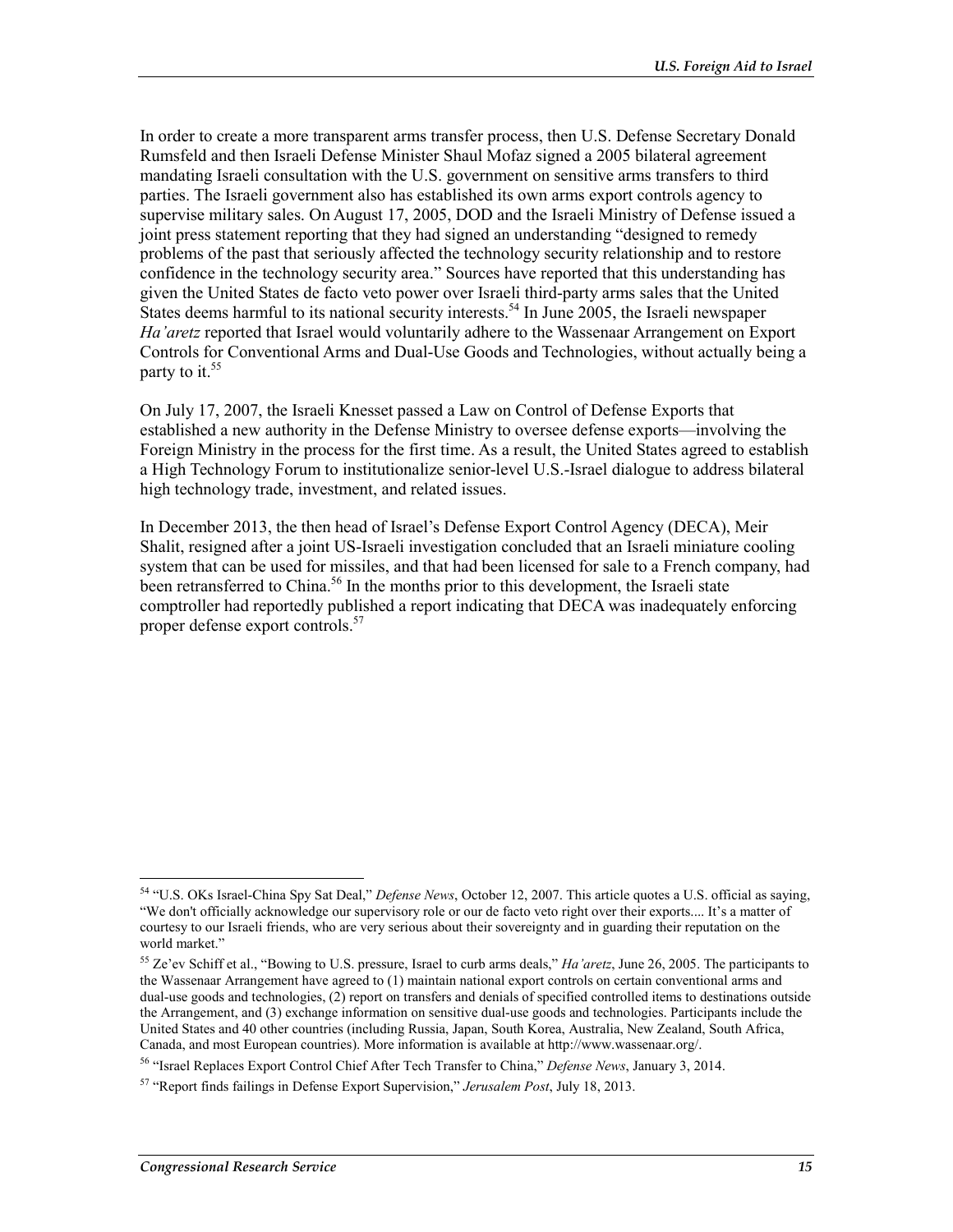## **Other Ongoing Assistance and Cooperative Programs**

### **Migration & Refugee Assistance**

Since 1973, Israel has received grants from the State Department's Migration and Refugee Assistance account  $(MRA)^{58}$  to assist in the resettlement of migrants to Israel. Funds are paid to the United Israel Appeal, a private philanthropic organization in the United States, which in turn transfers the funds to the Jewish Agency for Israel.<sup>59</sup> Between 1973 and 1991, the United States gave about \$460 million for resettling Jewish refugees in Israel. Annual amounts have varied from a low of \$12 million to a high of \$80 million, based at least partly on the number of Jews leaving the former Soviet Union and other areas for Israel.

| \$60 million   |
|----------------|
| \$60 million   |
| \$60 million   |
| \$59.6 million |
| \$49.7 million |
| \$50 million   |
| \$40 million   |
| \$40 million   |
| \$30 million   |
| \$25 million   |
| \$25 million   |
| \$20 million   |
| \$15 million   |
| \$15 million   |
| \$10 million   |
|                |

**Table 3. Migration and Refugee Assistance Funding Levels** 

**Source:** U.S. State Department.

Congress has changed the earmark language since the first refugee resettlement funds were appropriated in 1973. At first, the congressional language said the funds were for "resettlement in Israel of refugees from the Union of Soviet Socialist Republics and from Communist countries in Eastern Europe." But starting in 1985, the language was simplified to "refugees resettling in Israel" to ensure that Ethiopian Jews would be covered by the funding. Technically, the legislative language designates funds for refugee resettlement, but in Israel little differentiation is made

<sup>&</sup>lt;sup>58</sup> The MRA account is authorized as part of the State Department's institutional budget but is appropriated through the Foreign Operations Appropriations bill.

 $59$  The Jewish Agency for Israel's website is available at http://www.jafi.org.il/.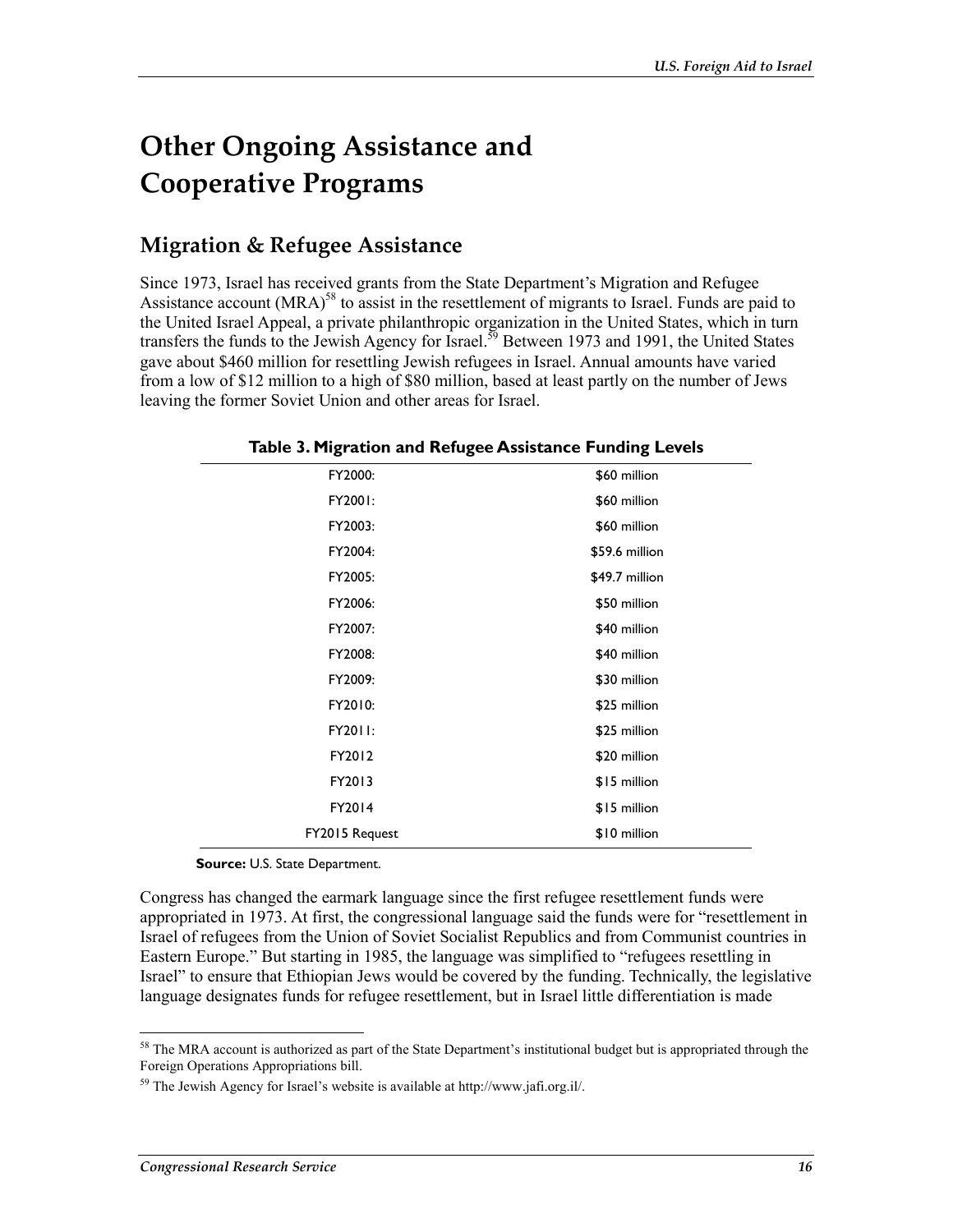between "refugees" and other immigrants, and the funds are used to support the absorption of all immigrants.

### **Loan Guarantees**

#### **Overview**

Since 1972, the United States has extended loan guarantees to Israel to assist with housing shortages, Israel's absorption of new immigrants from the former Soviet Union and Ethiopia, and its economic recovery following the 2000-2003 recession, which was probably partly caused by Israeli-Palestinian conflict due to a Palestinian uprising (known as the second intifada). Loan guarantees are a form of indirect U.S. assistance to Israel, since they enable Israel to borrow from commercial sources at lower rates. Congress directs that subsidies be set aside in a U.S. Treasury account for possible default. These subsidies, which are a percentage of the total loan (based in part on the credit rating of the borrowing country; in the case of the loan guarantees in the 1990s, the subsidy amount was 4.1%), have come from the U.S. or the Israeli government. Israel has never defaulted on a U.S.-backed loan guarantee.

#### **Loan Guarantees for Economic Recovery**

In 2003, then Prime Minister Ariel Sharon requested an additional \$8 billion in loan guarantees to help Israel's ailing economy. The loan guarantee request accompanied a request for an additional \$4 billion in military grants to help Israel prepare for possible attacks during an anticipated U.S. war with Iraq. P.L. 108-11, the FY2003 Emergency Wartime Supplemental Appropriations Act, authorized \$9 billion in loan guarantees over three years for Israel's economic recovery and \$1 billion in military grants. P.L. 108-11 stated that the proceeds from the loan guarantees could be used only within Israel's pre-June 5, 1967, borders; that the annual loan guarantees could be reduced by an amount equal to the amount Israel spends on settlements in the occupied territories; that Israel would pay all fees and subsidies; and that the President would consider Israel's economic reforms when determining terms and conditions for the loan guarantees. On November 26, 2003, the Department of State announced that the \$3 billion loan guarantees for FY2003 were reduced by \$289.5 million because Israel continued to build settlements in the occupied territories and continued construction of the security barrier separating Israelis and Palestinians. In FY2005, the U.S. government reduced the amount available for Israel to borrow by an additional \$795.8 million. Since then, no other deductions have been made. Israel has not borrowed any funds since FY2005.

According to the U.S. Treasury Department, Israel is legally obligated to use the proceeds of guaranteed loans for refinancing its government debt and also has agreed that proceeds shall not be used for military purposes or to support activities in areas outside its pre-June 5, 1967, borders (the West Bank—including East Jerusalem—and Gaza). However, U.S. officials note that since Israel's national budget is fungible, proceeds from the issuance of U.S.-guaranteed debt that are used to refinance Israeli government debt free up domestic Israeli funds for other uses. $60$ 

<sup>&</sup>lt;u>.</u>  $60$  CRS correspondence with the U.S. Treasury Department's Office of International Affairs, October 2009.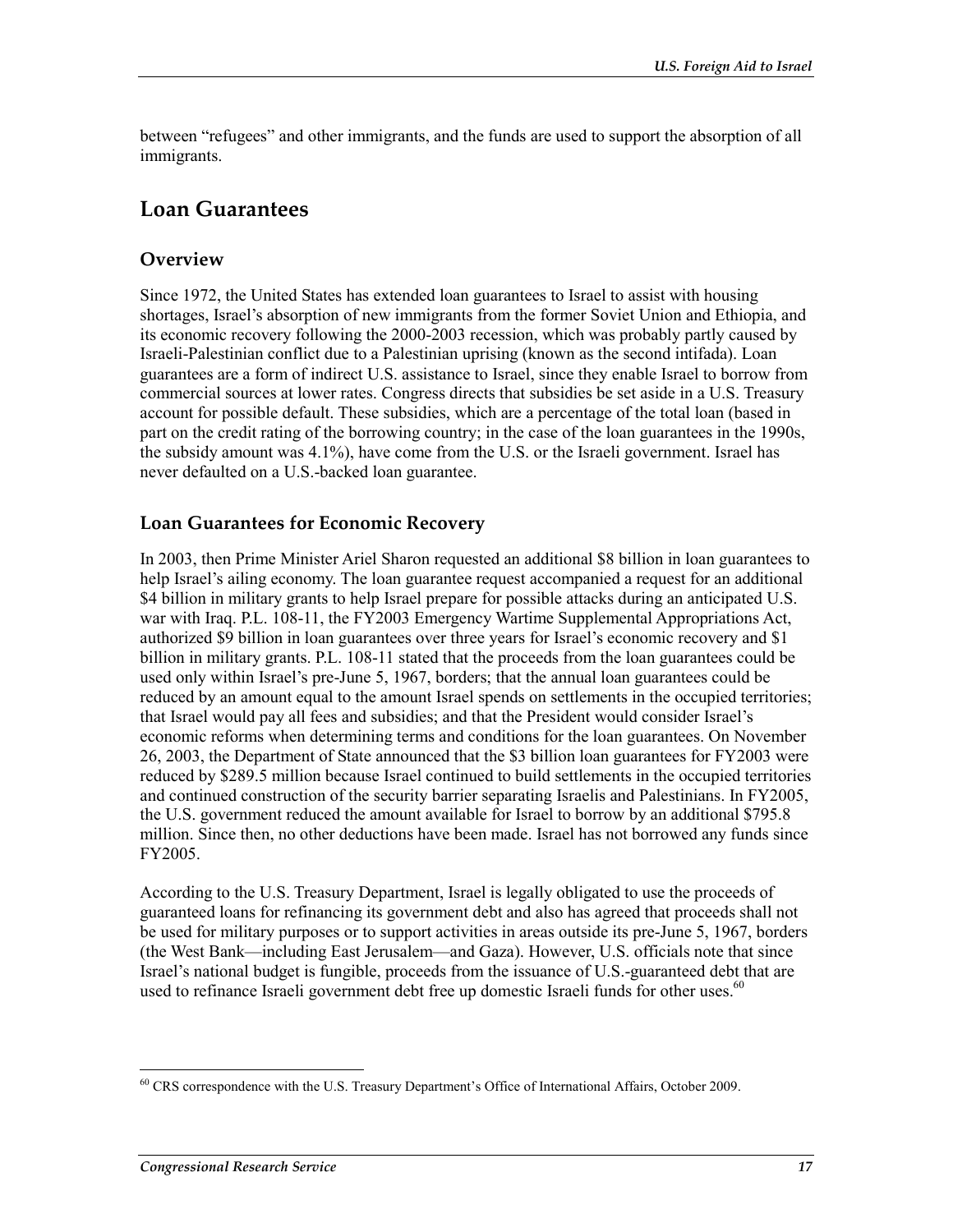P.L. 108-447, the FY2005 Consolidated Appropriations Act, first extended the authority of the loan guarantees from FY2005 to FY2007. In the aftermath of the 2006 Israel-Hezbollah conflict, President Bush stated that he would ask Congress to again extend the authorization of loan guarantees to Israel. P.L. 109-472, the 2006 Department of State Authorities Act, extended the authority to provide loan guarantees through FY2011. Under that legislation, the loan guarantee program had a stated end of September 30, 2011; however, there was also a "carryover" provision in the statute under which Israel could draw on unused U.S. guarantees until September 30, 2012. In the summer of 2012, Congress passed and the President signed into law P.L. 112-150, the United States-Israel Enhanced Security Cooperation Act of 2012. Section 5(b) of the law extends the loan guarantee authority until September 30,  $2015<sup>61</sup>$ 

As of 2014, Israel is still authorized to issue up to \$3.8 billion in U.S.-backed bonds. In general, Israel may view U.S. loan guarantees as a "last resort" option, which its treasury could use if unguaranteed local and international bond issuances become too expensive. According to one Israeli official, "We consider the loan guarantees as preparation for a rainy day.... This is a safety net for war, natural disaster and economic crisis, which allows Israel to maintain economic stability in unstable surroundings."<sup>62</sup> Israeli officials may believe that although they have not needed to use the loan guarantees in the last nine years, maintaining the program boosts the country's fiscal standing among international creditors in capital markets.

| $($ current $\$$ in millions) |                                                               |                                               |                                                                     |  |  |  |
|-------------------------------|---------------------------------------------------------------|-----------------------------------------------|---------------------------------------------------------------------|--|--|--|
| <b>Fiscal Year</b>            | <b>Deductions for</b><br><b>Settlement</b><br><b>Activity</b> | Amount<br><b>Borrowed by</b><br><b>Israel</b> | Amount<br><b>Available for</b><br><b>Israel</b> to<br><b>Borrow</b> |  |  |  |
| FY2003                        | 289.5                                                         | 1,600.0                                       | 1,110.5                                                             |  |  |  |
| FY2004                        |                                                               | 2,500.0                                       | 1,610.5                                                             |  |  |  |
| FY2005                        | 795.8                                                         |                                               | 1,814.7                                                             |  |  |  |
| FY2006                        |                                                               |                                               | 2,148.0                                                             |  |  |  |
| FY2007                        |                                                               |                                               | 2,481.4                                                             |  |  |  |
| FY2008                        |                                                               |                                               | 2,814.7                                                             |  |  |  |
| FY2009                        |                                                               |                                               | 3,148.0                                                             |  |  |  |
| FY2010                        |                                                               |                                               | 3,481.0                                                             |  |  |  |
| FY2011                        |                                                               |                                               | 3,814.0                                                             |  |  |  |
| FY2012                        |                                                               |                                               | 3,814.0                                                             |  |  |  |
| FY2013                        |                                                               |                                               | 3,814.0                                                             |  |  |  |
| FY2014                        |                                                               |                                               | 3,814.0                                                             |  |  |  |

#### **Table 4. U.S. Loan Guarantees to Israel: FY2003-FY2013**

**Source:** U.S. Department of the Treasury and U.S. State Department.

<sup>&</sup>lt;sup>61</sup> A 2011 internal report by the State Department's Office of Inspector General reportedly recommended that the loan guarantee program be terminated. According to a purported excerpt of the report published by *Ha'aretz*, "Planning should begin now for [the loan-guarantee program's] orderly termination.... Israel has been admitted to the Organization for Economic Cooperation and Development, an indication that it is now a modern, self-sufficient economy capable of supporting its citizens as an industrialized country. The OIG team found a broad consensus that the loan guarantee program can prudently be terminated in accordance with the sunset clause in the original legislation, which provided that it would end by 2011." See, "U.S. Report Recommends Ending Loan Guarantees to Israel at end of 2011," *Ha'aretz*, July 28, 2011.

<sup>62 &</sup>quot;U.S. to Grant Three-year Extension of Loan Guarantees to Israel," *Ha'aretz*, January 24, 2012.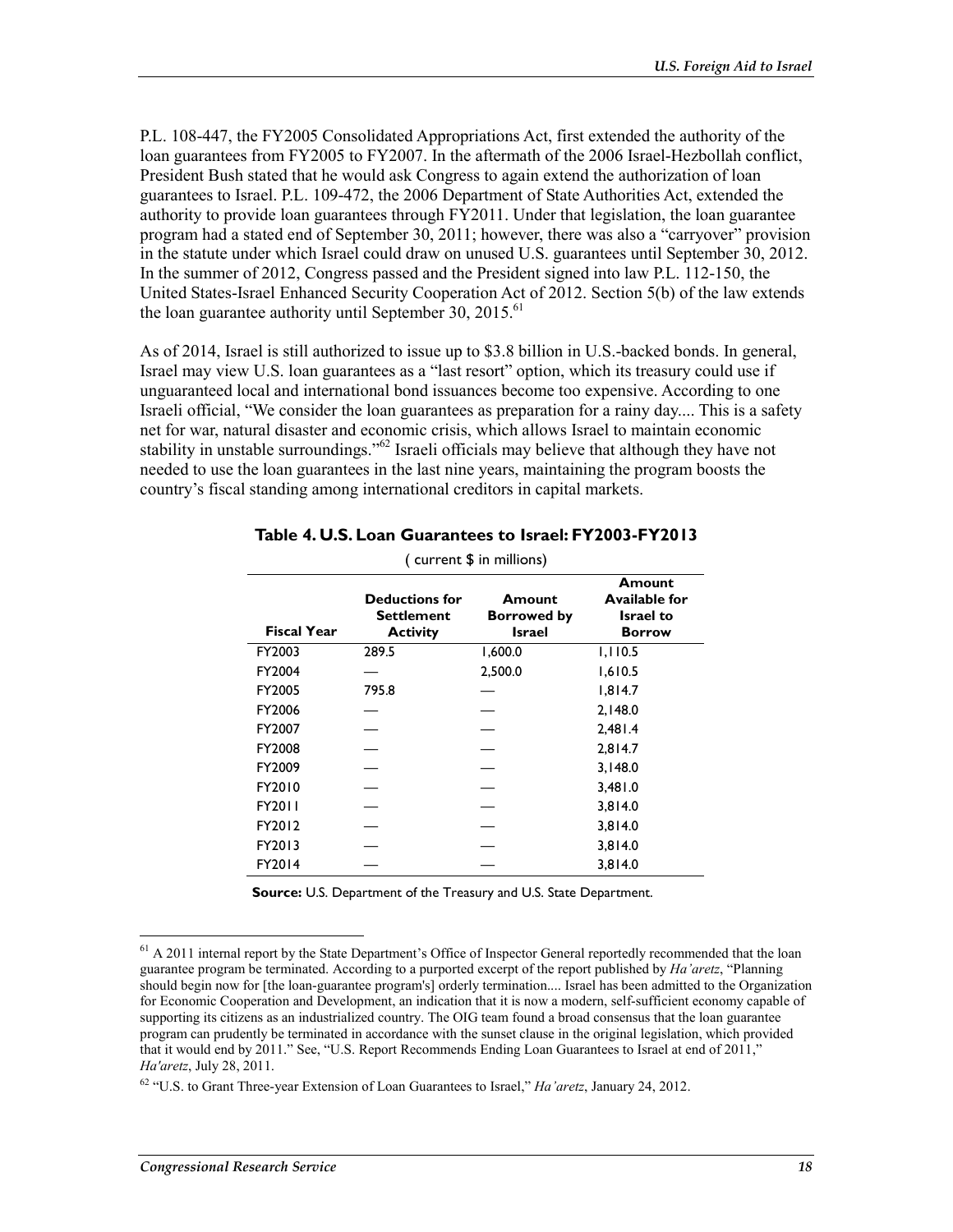## **American Schools and Hospitals Abroad Program (ASHA)63**

Through Foreign Operations appropriations legislation, Congress has funded the ASHA program as part of the overall Development Assistance (DA) appropriation to the United States Agency for International Development (USAID). According to USAID, ASHA is designed to strengthen selfsustaining schools, libraries, and medical centers that best demonstrate American ideals and practices abroad. ASHA has been providing support to institutions in the Middle East since 1957, and a number of Israeli universities and hospitals have been recipients of ASHA grants. Over the past several years, institutions in Israel such as Nazareth Hospital, Shaare Zedek Medical Center in Jerusalem, The Feinberg Graduate School of the Weizmann Institute of Science, the Sackler Faculty of Medicine of the Tel Aviv University, The Hebrew University of Jerusalem, the Hadassah Medical Organization, and the Sanz Medical Center-Laniado Hospital have received ASHA funding. The Hadassah Medical Organization was nominated for the 2005 Nobel Peace Prize for its equitable treatment of Palestinians and Israeli patients. According to USAID, institutions based in Israel have received the most program funding in the Middle East region.

| Fiscal year | <b>Amount</b>     |
|-------------|-------------------|
| FY2000      | \$2.75 million    |
| FY2001      | \$2.25 million    |
| FY2002      | \$2.65 million    |
| FY2003      | \$3.05 million    |
| FY2004      | \$3.15 million    |
| FY2005      | \$2.95 million    |
| FY2006      | \$3.35 million    |
| FY2007      | \$2.95 million    |
| FY2008      | \$3.90 million    |
| FY2009      | \$3.90 million    |
| FY2010      | \$3.80 million    |
| FY2011      | \$4.225 million   |
| FY2012      | \$3.00 million    |
| FY2013      | not yet available |
| Total       | \$41.925 million  |

**Table 5. ASHA Program Grants from Israel Account, FY2000-FY2012** 

**Source:** USAID.

 $63$  According to USAID, recipients of ASHA grants on behalf of overseas institutions must be private U.S. organizations, headquartered in the United States, and tax-exempt. The U.S. organization must also serve as the founder and/or sponsor of the overseas institution. Schools must be for secondary or higher education and hospital centers must conduct medical education and research outside the United States. Grants are made to U.S. sponsors for the exclusive benefit of institutions abroad. See http://www.usaid.gov/our\_work/cross-cutting\_programs/asha/.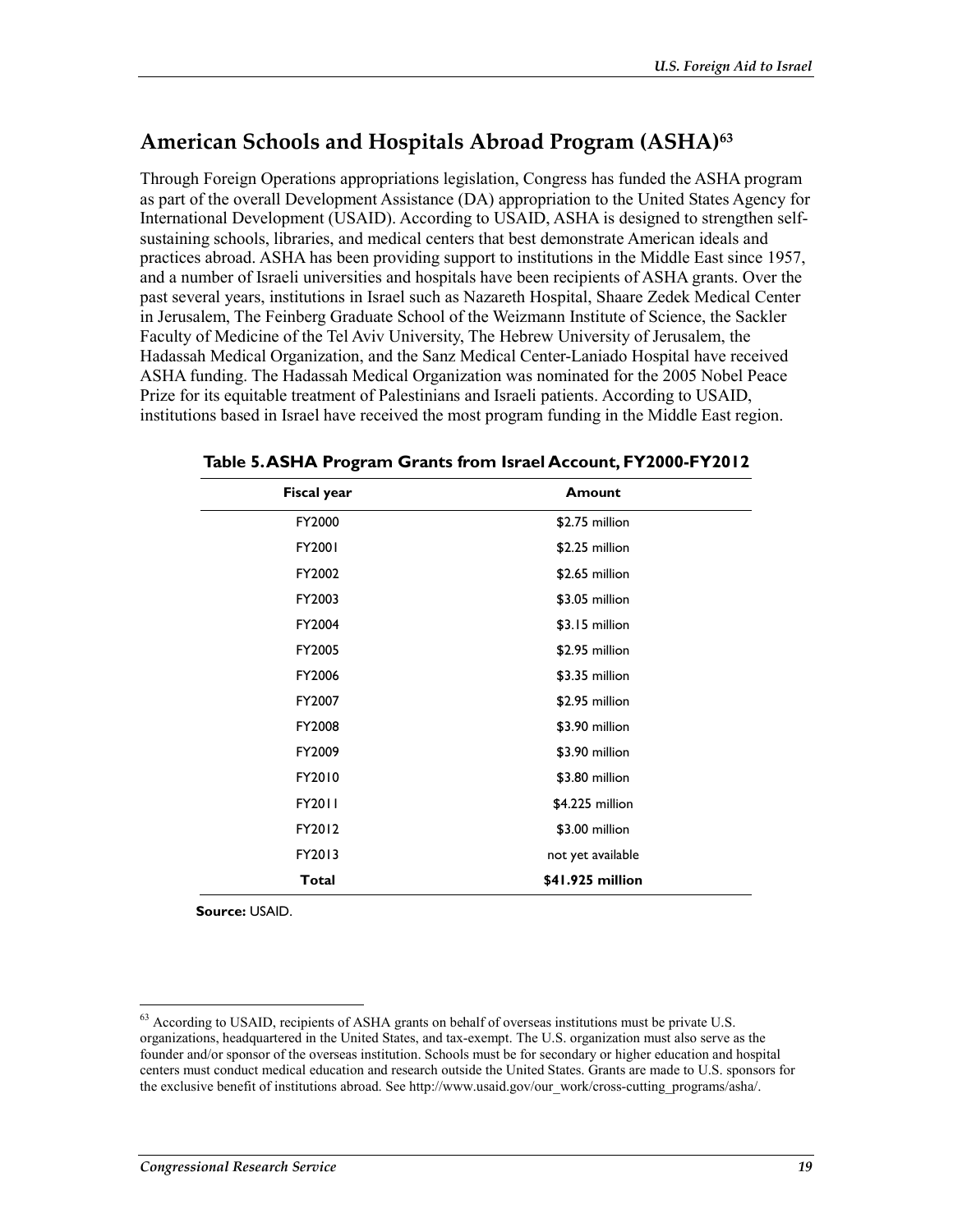## **U.S.-Israeli Scientific & Business Cooperation**

In the early 1970s, Israeli academics and businessmen began looking for ways to expand investment in Israel's high technology sector. At the time, Israel's nascent technology sector, which would later become the driving force in the country's economy, was in need of private capital for research and development. The United States and Israel launched several programs to stimulate Israeli industrial and scientific research, and Congress has on several occasions authorized and appropriated $^{64}$  funds for the following organizations:

- **The BIRD Foundation** (Israel-U.S. Binational Research & Development Foundation).65 BIRD, which was established in 1977, provides matchmaking services between Israeli and American companies in research and development with the goal of expanding cooperation between U.S. and Israeli private high tech industries. The mission of the Foundation is "to stimulate, promote and support joint (non-defense) industrial R&D of mutual benefit to..." the two countries.<sup>66</sup> Projects are supported in the areas of homeland security, communications, electronics, electro-optics, software, life sciences, and renewable and alternative energy, among others.<sup>67</sup> According to the Foundation, \$295 million in grants have been awarded to almost a thousand projects. While support for military projects are not a part of the program, several of the completed ventures have yielded products that might be useful in a military setting, including the Aircraft Enhanced Vision System (EVS) camera, "which is designed to provide day/night improved orientation during taxiing or flying. It allows visual landing in reduced visibility conditions, such as fog, haze, dust, smog etc." The Foundation also funded the creation of a Through-Wall Location and Sensing System that is portable and "detects whether people are present behind walls, how many, and where they are situated."<sup>68</sup>
- **The BSF Foundation** (U.S.-Israel Binational Science Foundation).<sup>69</sup> BSF, which was started in 1972, promotes cooperation in scientific and technological research.
- **The BARD Foundation** (Binational Agriculture and Research and Development Fund). BARD was created in 1978 and supports U.S.-Israeli cooperation in agricultural research.<sup>70</sup>

<sup>1</sup> <sup>64</sup> With the exception of recent funding for U.S.-Israeli energy cooperation (see "U.S.-Israeli Energy Cooperation" section below), Congress has not appropriated funding for binational foundations since the mid-1980s. At this point, the foundations are able to sustain grant making with interest earned from their respective endowments and fees collected from companies who successfully profited after receiving research support from the foundations.

<sup>65</sup> See http://www.birdf.com/default.asp. Congress helped establish BIRD's endowment with appropriations of \$30 million and \$15 million in 1977 and 1985, respectively. These grants were matched by the Israeli government for a total endowment of \$90 million.

<sup>66</sup> Eitan Ydilevich, "Building U.S.-Israel Economic Partnerships, The BIRD Model," Washington, DC. June 10, 2010, p. 2.

<sup>67</sup> BIRD Foundation, What is BIRD?, available at http://www.birdf.com/Index.asp?CategoryID=22&ArticleID=79

<sup>68</sup> Information from the BIRD Foundation website, http://www.birdf.com.

<sup>&</sup>lt;sup>69</sup> See http://www.bsf.org.il/Gateway4/. Congress helped establish BSF's endowment with appropriations of \$30 million and \$20 million in 1972 and 1984 respectively. These grants were matched by Israel for a total endowment of \$100 million. According to the treaty establishing the Foundation, the Foundation shall use the interest, as well as any funds derived from its activities, for the operations of the Foundation.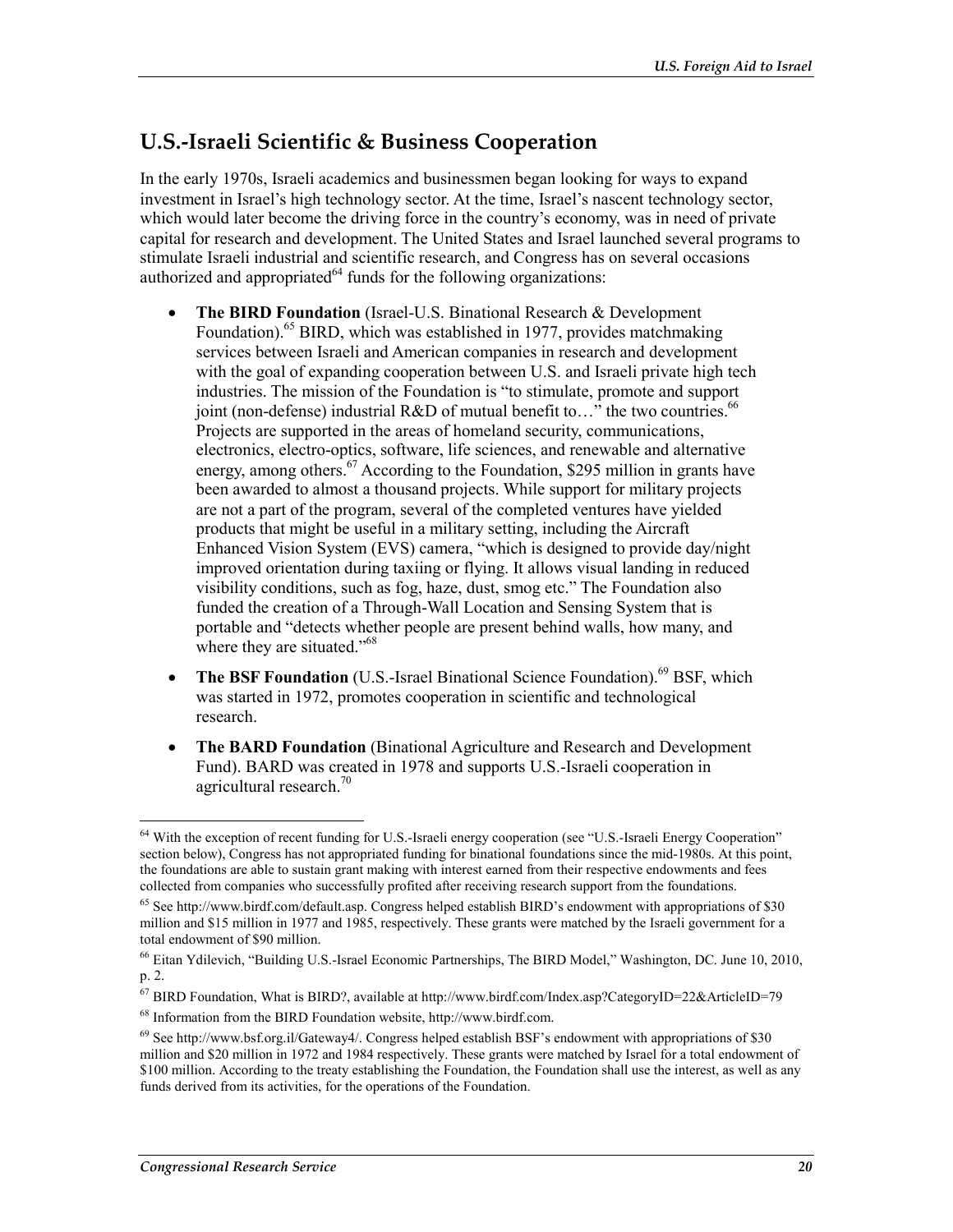• In 1995, the United States and Israel established **The U.S.-Israel Science and Technology Foundation (USISTF)** to fund and administer projects mandated by the U.S.-Israel Science and Technology Commission (USISTC)<sup>71</sup>, a bilateral entity jointly established by the United States Department of Commerce and the Israel Ministry of Industry, Trade, and Labor in 1994 to foster scientific, technological, and economic cooperation between the two countries.

#### **U.S.-Israeli Energy Cooperation**

In 2005, Congress began to consider legislation to expand U.S.-Israeli scientific cooperation in the field of renewable energy. Lawmakers reviewed legislation in the House and the Senate entitled, "The United States-Israel Energy Cooperation Act." Various forms of the bill would have authorized the Department of Energy to establish a joint U.S.-Israeli grant program to fund research in solar, biomass, and wind energy, among other directives. Section 917 of P.L. 110-140, the Renewable Fuels, Consumer Protection, and Energy Efficiency Act of 2007, contains the original language of the U.S.-Israel Energy Cooperation Act (H.R. 1838). Although it did not appropriate any funds for joint research and development, it did establish a grant program to support research, development, and commercialization of renewable energy or energy efficiency. The law also authorized the Secretary of Energy to provide funds for the grant program as needed. Congress authorized the program for seven years from the time of enactment, which was on December 19, 2007.

To date, Congress and the Administration have provided a total of **\$9.7 million** for the grant program, known as BIRD Energy.

- In FY2009, Congress provided **\$2 million** for the program in P.L. 111-8, the Omnibus Appropriations Act, 2009.<sup>72</sup>
- In FY2010, Congress provided an additional **\$2 million** in P.L. 111-85, the Energy and Water Development and Related Agencies Appropriations Act, 2010.
- In FY2011, the Department of Energy allocated **\$300,000** in discretionary spending for BIRD Energy.
- For FY2012, Congress provided an additional **\$2 million** in funding. In report language (H.Rept. 112-331) accompanying P.L. 112-74, the Consolidated

<sup>(...</sup>continued)

 $^{70}$  See http://www.bard-isus.com/. Congress helped establish BARD's endowment with appropriations of \$40 million and \$15 million in 1979 and 1985 respectively. These grants were matched by the State of Israel for a total endowment of \$110 million. In recent years, Congress has provided funds for BARD in annual Agriculture Appropriations legislation at approximately \$500,000 a year.

<sup>71</sup> The U.S.-Israel Science and Technology Commission (USISTC) was established in 1993 to facilitate cooperative ventures between high tech industries in the two countries. The goal of the program is to "to maximize the contribution of technology to economic growth." While the collaborative work may be somewhat similar to that supported by the BIRD Foundation, "the Science and Technology Commission assists in the commercialization of new technologies with longer lead times to market. These projects involve higher risk and require substantial capital commitments." The ventures are funded and administered by the U.S.-Israel Science and Technology Foundation. The U.S. and Israeli governments each committed \$15 million to the effort over three years for a total of \$30 million.

<sup>&</sup>lt;sup>72</sup> P.L. 111-8 did not specify an amount for the program but adopted the House version of the energy and water appropriations bill that recommended \$2 million to fund the U.S.-Israeli cooperative agreement. The Senate version had recommended \$5 million for FY2009.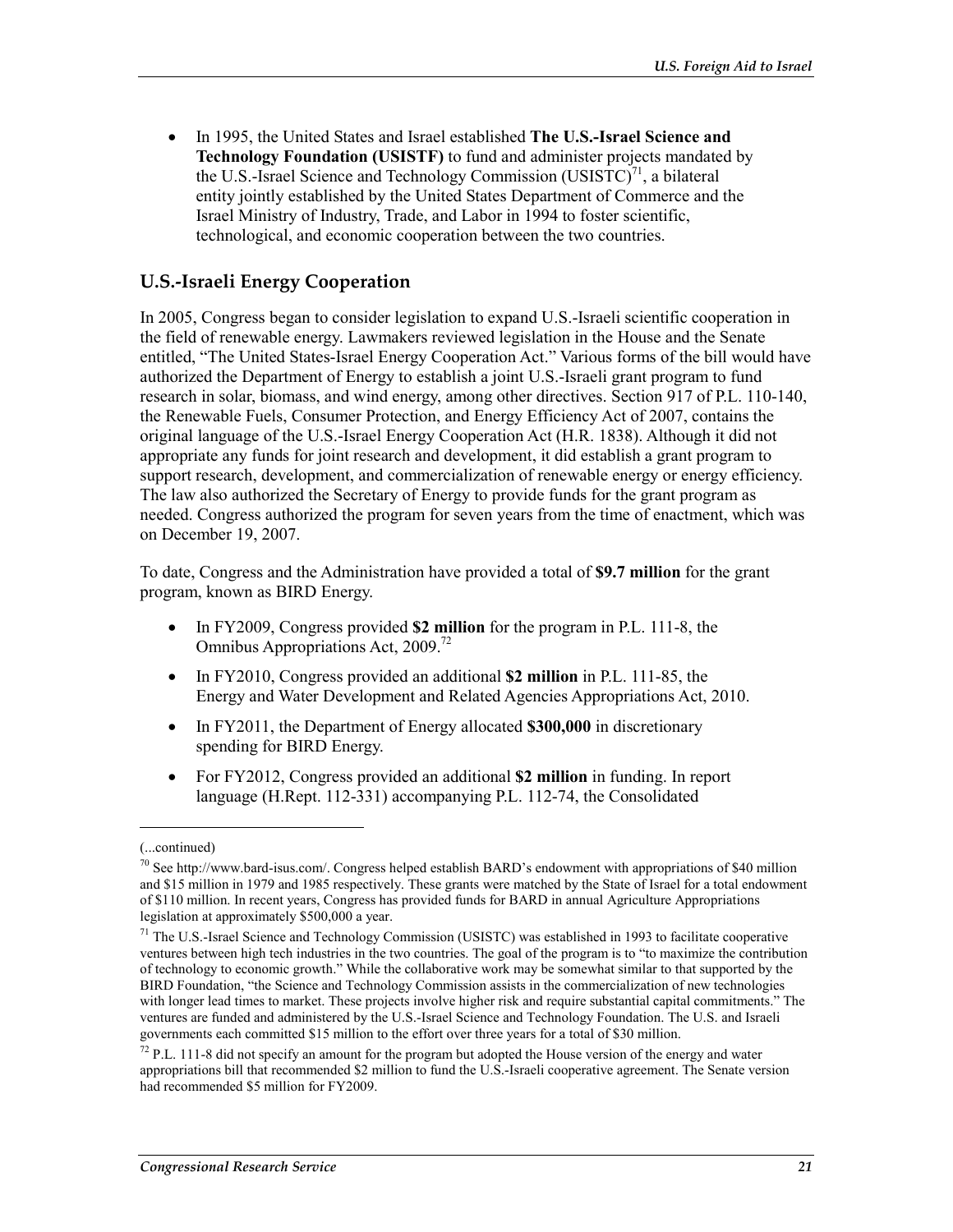Appropriations Act 2012, lawmakers directed the Department of Energy "to only fund activities within the International Program that directly benefit domestic industry, increase American energy self-sufficiency, further United States research efforts, or reduce domestic pollution. Within available funds, the conference agreement includes \$2,000,000 for the U.S.-Israel energy cooperative agreement."

- For FY2013, the Department of Energy allocated **\$1.4 million** in discretionary spending for BIRD Energy.
- For FY2014, Congress directed in the Joint Explanatory Statement accompanying the FY2014 Consolidated Appropriations Act (P.L. 113-76) that the Department of Energy allocate **\$2 million** toward BIRD Energy out of the \$23.55 million Energy Efficiency and Renewable Energy Strategic Programs account.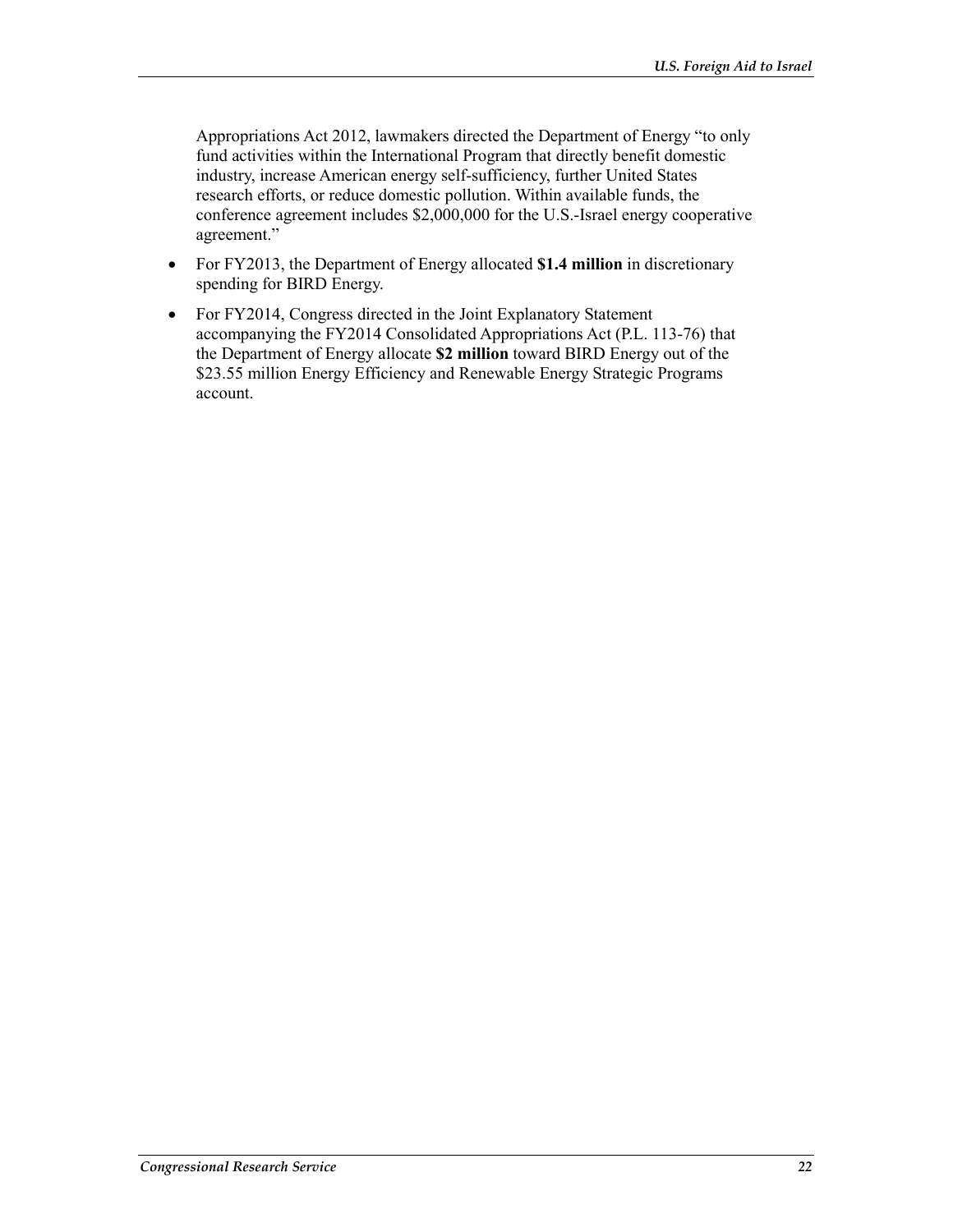# **Appendix A. Historical Background**

### **1948-1970**

U.S. government assistance to Israel began in 1949 with a \$100 million Export-Import Bank Loan.<sup>73</sup> For the next two decades, U.S. aid to Israel was modest and was far less than in later years.<sup>74</sup> Although the United States provided moderate amounts of economic aid (mostly loans), Israel's main early patron was France, which provided Israel with advanced military equipment and technology.<sup>75</sup> In 1962, Israel purchased its first advanced weapons system from the United States (Hawk antiaircraft missiles).<sup>76</sup> In 1968, a year after Israel's victory in the Six Day War, the Johnson Administration, with strong support from Congress, approved the sale of Phantom aircraft to Israel, establishing the precedent for U.S. support for what later came to be referred to as Israel's qualitative military edge over its neighbors.<sup>7</sup>

### **1970-Present**

Large-scale U.S. assistance for Israel increased considerably after several consecutive Arab-Israeli wars in the late 1960s and early 1970s created an apparent sense among many Americans that Israel was continually under siege.<sup>78</sup> Consequently, Congress, supported by broad U.S. public opinion, committed to strengthening Israel's military and economy through large increases in foreign aid. From 1966 through 1970, average aid per year increased to about \$102 million and military loans increased to about 47% of the total. In 1971, the United States provided Israel with military loans of \$545 million, up from \$30 million in 1970. Also in 1971, Congress first designated a specific amount of aid for Israel in legislation (an "earmark"). Economic assistance changed from project aid, such as support for agricultural development work, to a Commodity Import Program (CIP) for the purchase of U.S. goods.<sup>79</sup> In effect, the United States stepped in to fill the role that France had relinquished when French President Charles de Gaulle refused to supply Israel with military hardware to protest its preemptive launch of the Six Day War in June 1967. Israel became the largest recipient of U.S. foreign assistance in 1974, and has only been superseded at various times by Iraq and Afghanistan in the past decade because of short-term U.S.

76 "America's Staunchest Mideast Ally," *Christian Science Monitor*, August 21, 2003.

<sup>1</sup>  $73$  In 1948, President Harry Truman, who sympathized with the plight of Israel in its early days and recognized its statehood over the objections of some of his top advisors, placed an arms embargo on Israel and her Arab neighbors in order to keep the United States neutral in the ongoing Arab-Israeli conflict. The Tripartite Declaration of 1950 reaffirmed U.S., British, and French opposition to the development of Arab-Israeli arms races.

 $74$  From 1949 through 1965, U.S. aid to Israel averaged about \$63 million per year, over 95% of which was economic development assistance and food aid. A modest military loan program began in 1959.

<sup>&</sup>lt;sup>75</sup> France supplied Israel with military equipment mainly to counter Egypt. In the 1950s and early 1960s, Egypt antagonized France by providing arms and training for Algeria's war for independence against France.

<sup>77</sup> Section 303 of P.L. 90-554, *Foreign Assistance Act of 1968*, expresses the sense of Congress to see the United States negotiate the sale of supersonic aircraft to Israel.

<sup>78</sup> Between 1967 and 1973, Israel and its Arab neighbors fought the June 1967 War, the ensuing War of Attrition (1969), and the October 1973 War. Israel also was engaged in low level guerrilla warfare with the Palestinian Liberation Organization and other groups, which had bases in Jordan and later in Lebanon. The 1974 emergency aid for Israel, following the 1973 war, included the first U.S. military grant aid to Israel.

 $79$  The Commodity Import Program for Israel ended in 1979 and was replaced with direct, largely unconditional cash transfers.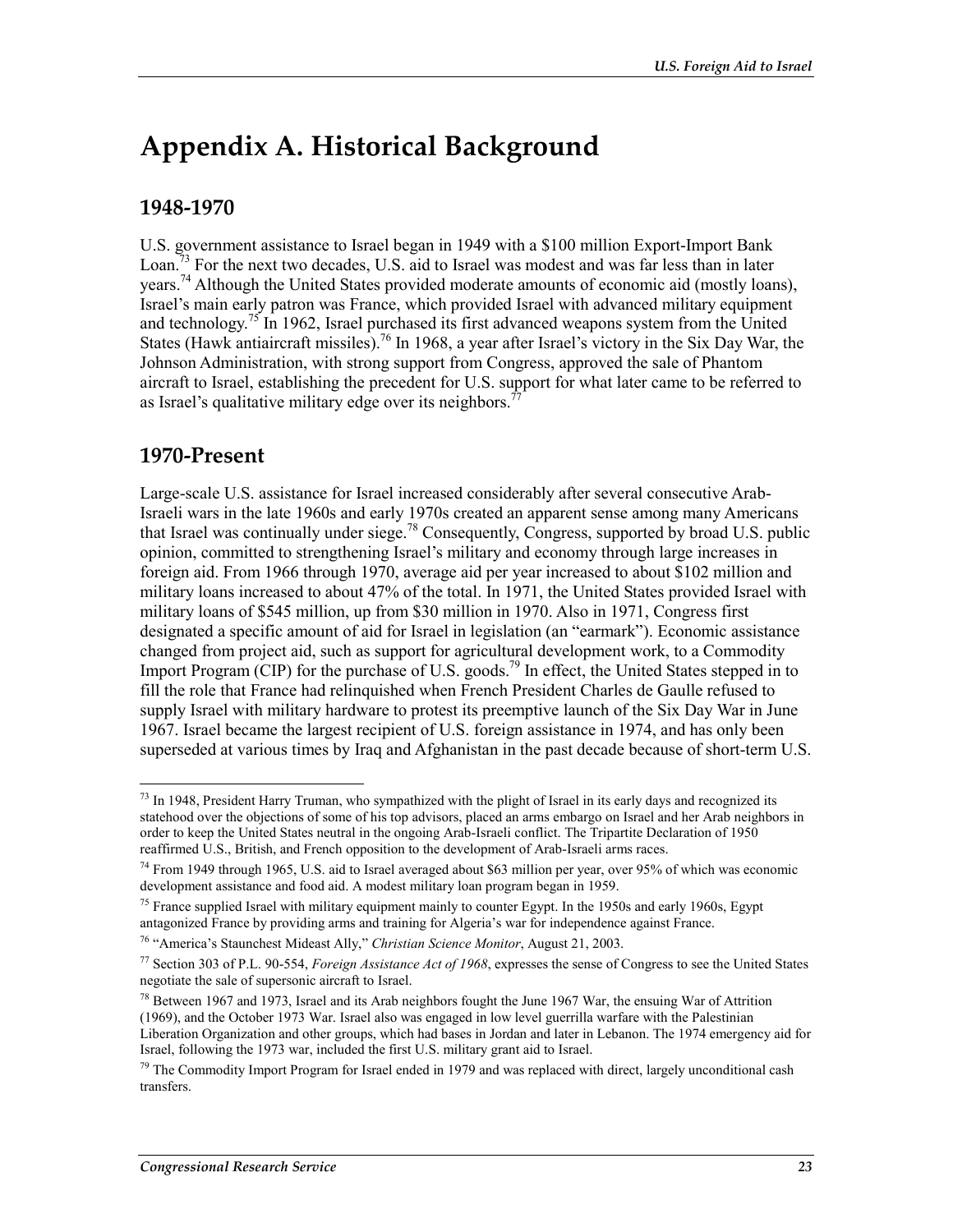aid aimed at building those countries' indigenous security capabilities. From 1971 to the present, U.S. aid to Israel has averaged over \$2.6 billion per year, two-thirds of which has been military assistance.

## **The 1979 Israeli-Egyptian Peace Treaty**

The 1979 peace treaty between Israel and Egypt ushered in the current era of U.S. financial support for peace between Israel and its Arab neighbors. To facilitate a full and formal cessation of hostilities and Israel's return of the Sinai Peninsula to Egypt, the United States provided a total of \$7.5 billion to both parties in 1979. The "Special International Security Assistance Act of 1979" (P.L. 96-35) provided military and economic grants to Israel and Egypt at a ratio of 3:2, respectively.<sup>80</sup>

#### **Emergency Aid**

U.S. assistance also has been used to help ease financial pressures on the Israeli treasury during recession.<sup>81</sup> In 1985, the United States significantly increased U.S. assistance to Israel, with Congress passing a special economic assistance package of \$1.5 billion in order to help the Israeli economy cope with soaring inflation and economic stagnation.<sup>82</sup> As part of the assistance agreement, the United States and Israel formed the U.S.-Israel Joint Economic Development Group (JEDG) to support Israeli economic reforms.<sup>83</sup> In addition, U.S. economic aid was converted to a cash grant transfer in 1981, and all U.S. military aid to Israel was converted from loans into grants in  $1985$ <sup>84</sup>

During difficult times for Israel, U.S. aid to Israel has increased. In 1991, Congress provided Israel \$650 million in emergency grants to pay for damage and other costs from Operation Desert Storm, as well as Patriot missiles to defend against Iraqi Scud missile attacks. After the 1991 collapse of the Soviet Union and the ensuing increase in migration of Russian and other Eastern bloc Jews to Israel, Congress approved \$10 billion in loan guarantees for Israel to help it absorb immigrants and provide them with adequate social services. Finally, in the aftermath of the 2003 Iraq invasion and during a time of Israeli-Palestinian conflict (the second Palestinian intifada), Congress passed the FY2003 Emergency Supplemental Appropriations Act (P.L. 108-11), which

<sup>1</sup>  $80$  This ratio is not found in the text of the 1978 Camp David Accords and or the 1979 Israel-Egypt treaty. U.S. officials have not formally recognized the ratio. Egyptian officials often assert that, since Egypt took political risks in making peace with Israel, the United States should be even-handed in its assistance policy to the region. The Egyptian government claims that a 3:2 ratio between Israel and Egypt was established during the negotiations.

<sup>&</sup>lt;sup>81</sup> Beginning in the mid-1970s, Israel could no longer meet its balance of payments and government deficits with imported capital (gifts from overseas Jews, West German reparations, regular U.S. aid) and began to rely more on borrowed capital. Growing debt servicing costs, mounting government social services expenditures, perennial high defense spending, and a stagnant domestic economy combined with worldwide inflation and declining foreign markets for Israeli goods to push the Israeli economy into a near crisis situation in the mid-1980s.

<sup>&</sup>lt;sup>82</sup> See Title I, Chapter V of P.L. 99-88, Economic Support Fund Assistance for Israel, Egypt, and Jordan. In 1985, the United States and Israel also concluded a Free Trade Agreement, which dramatically boosted Israeli exports to the United States.

<sup>&</sup>lt;sup>83</sup> The JEDG meets on an annual basis to discuss financial sector and labor market reforms, trade liberalization, and privatization. The JEDG also monitors the disbursement of U.S. loan guarantees to Israel.

<sup>&</sup>lt;sup>84</sup> The 1974 emergency aid for Israel, following the 1973 war, included the first U.S. military grant aid.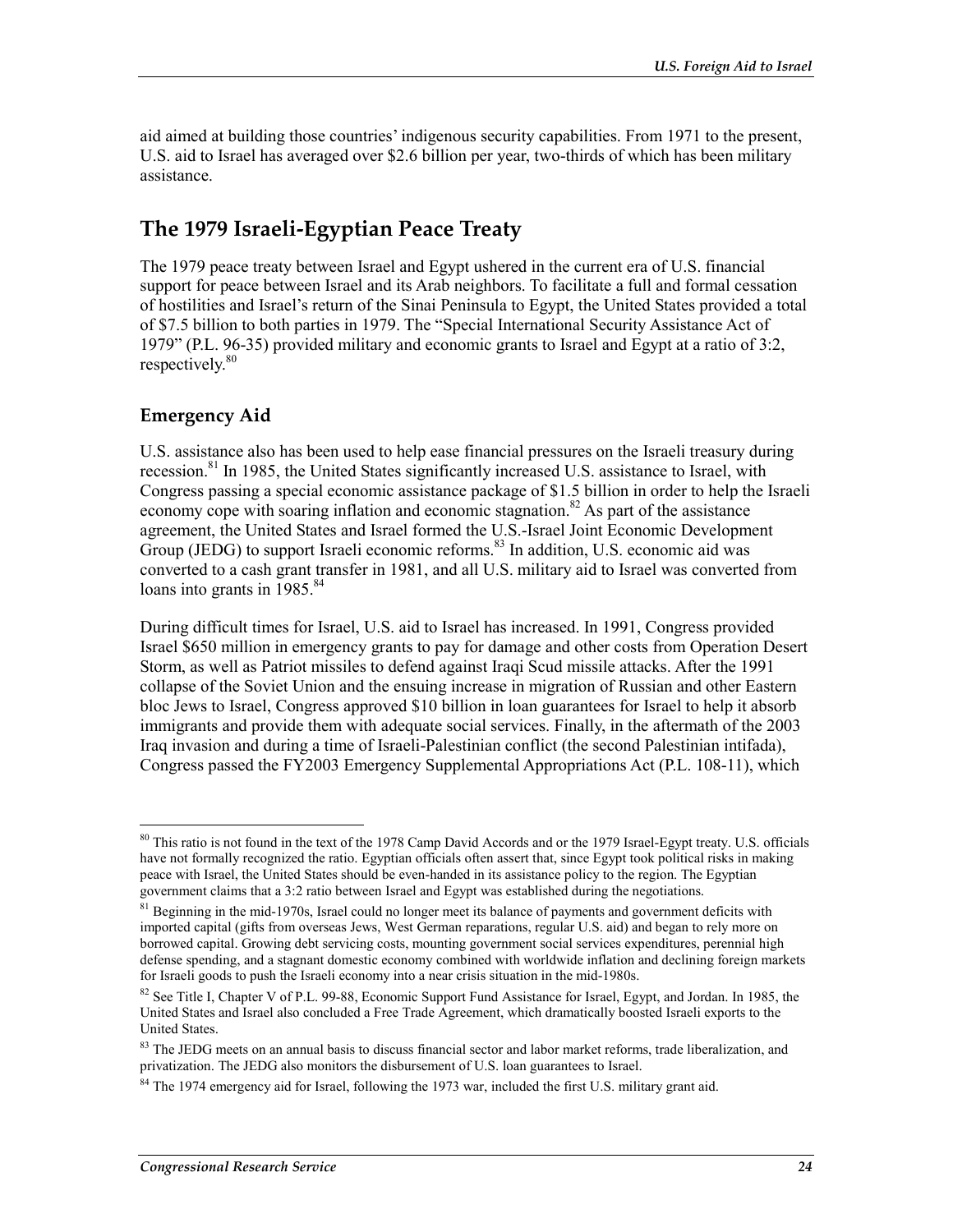included \$9 billion in loan guarantees over three years for Israel's economic recovery and \$1 billion in military grants.

#### **Using Aid to Support the Peace Process**

During the 1990s, the United States provided aid to support the Israeli-Palestinian peace process. In late 1998, Israel requested \$1.2 billion in additional U.S. aid to fund the movement of troops and military installations out of areas of the West Bank as called for in the October 23, 1998, Wye Agreement.<sup>85</sup> The Clinton Administration requested this amount for Israel despite the fact that the Wye Agreement's implementation had stalled. President Clinton vetoed H.R. 2606, the FY2000 foreign operations appropriations bill, in part because it did not include the Wye funding. On November 29, 1999, the President signed the consolidated appropriations bill, H.R. 3194 (P.L. 106-113), which included in Division B passage of H.R. 3422, the Foreign Operations Appropriations bill. Title VI of H.R. 3422 included the \$1.2 billion Wye funding for Israel.

<sup>&</sup>lt;sup>85</sup> The full text of the 1998 Wye River Memorandum, a U.S.-brokered Israeli-Palestinian security agreement, is available at http://www.mfa.gov.il/NR/exeres/EE54A289-8F0A-4CDC-93C9-71BD631109AB.htm.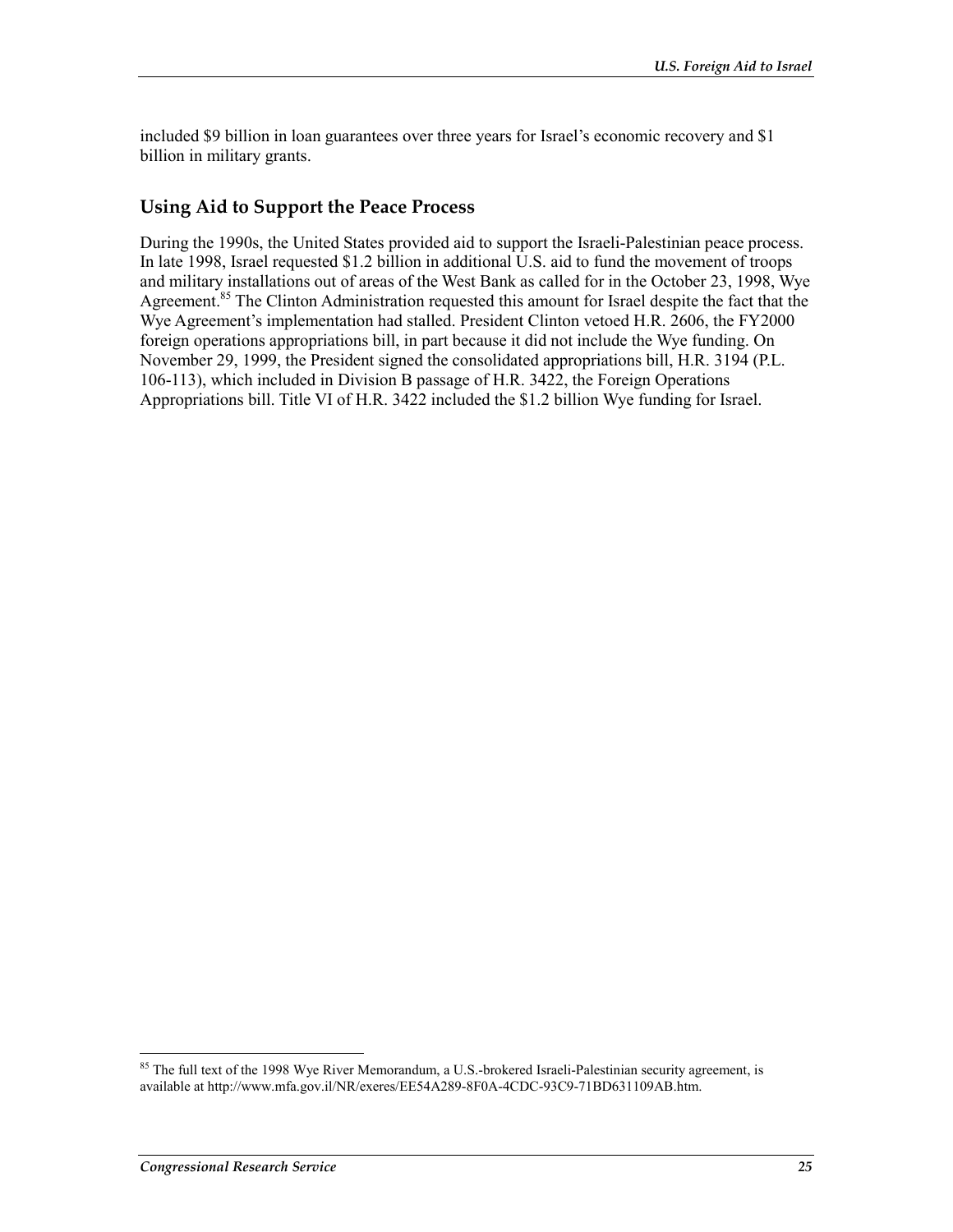## **Appendix B. Bilateral Aid to Israel**

**Table B-1** shows cumulative U.S. aid to Israel for FY1949 through FY1996, and U.S. aid to Israel for each fiscal year since. Detail for the years 1949-1996 is shown in **Table B-2** and **Table B-3**.

| (millions of dollars) |                                    |                          |                          |                 |             |                  |  |
|-----------------------|------------------------------------|--------------------------|--------------------------|-----------------|-------------|------------------|--|
| Year                  | <b>Total</b>                       | <b>Military</b><br>Grant | <b>Economic</b><br>Grant | Immig.<br>Grant | <b>ASHA</b> | <b>All other</b> |  |
| 1949-1996             | 68,030.9                           | 29,014.9                 | 23, 122.4                | 868.9           | 121.4       | 14,903.3         |  |
| 1997                  | 3,132.1                            | 1,800.0                  | 1,200.0                  | 80.0            | 2.1         | 50.0             |  |
| 1998                  | 3,080.0                            | 1,800.0                  | 1,200.0                  | 80.0            |             |                  |  |
| 1999                  | 3,010.0                            | 1,860.0                  | 1,080.0                  | 70.0            |             |                  |  |
| 2000                  | 4,131.85                           | 3,120.0                  | 949.I                    | 60.0            | 2.75        |                  |  |
| 2001                  | 2,876.05                           | 1,975.6                  | 838.2                    | 60.0            | 2.25        |                  |  |
| 2002                  | 2,850.65                           | 2,040.0                  | 720.0                    | 60.0            | 2.65        | 28.0             |  |
| 2003                  | 3,745.15                           | 3,086.4                  | 596.I                    | 59.6            | 3.05        |                  |  |
| 2004                  | 2,687.25                           | 2,147.3                  | 477.2                    | 49.7            | 3.15        | 9.9              |  |
| 2005                  | 2,612.15                           | 2,202.2                  | 357.0                    | 50.0            | 2.95        |                  |  |
| 2006                  | 2,534.5                            | 2,257.0                  | 237.0                    | 40.0            |             | 0.5              |  |
| 2007                  | 2,503.15                           | 2,340.0                  | 120.0                    | 40.0            | 2.95        | 0.2              |  |
| 2008                  | 2,423.9                            | 2,380.0                  | $\pmb{0}$                | 40.0            | 3.90        | $\pmb{0}$        |  |
| 2009                  | 2,583.9                            | 2,550.0                  | $\mathbf 0$              | 30.0            | 3.90        | 0                |  |
| 2010                  | 2,803.8                            | 2,775.0                  | $\mathbf 0$              | 25.0            | 3.80        | 0                |  |
| 2011                  | 3,029.22                           | 3,0000.0                 | $\pmb{0}$                | 25.0            | 4.225       | $\pmb{0}$        |  |
| 2012                  | 3,098.0                            | 3,075.0                  | $\pmb{0}$                | 20.0            | 3.00        | $\pmb{0}$        |  |
| 2013                  | 2,943.234 (After<br>Sequestration) | 3,100.0                  | 0                        | 15.0            |             | 0                |  |
| 2014<br>Estimate      | 3,115.0                            | 3,100.0                  | $\mathbf 0$              | 15.0            |             | 0                |  |
| FY2015<br>Request     | 3,110.0                            | 3,100.0                  | 0                        | 10.0            |             | 0                |  |
| <b>Total</b>          | 121,190.804                        | 70,523.4                 | 30,897.0                 | 1,673.2         | 162.075     | 14,991.9         |  |

**Table B-1. Recent U.S. Bilateral Aid to Israel**  (millions of dollars)

**Notes:** ESF was earmarked for \$960 million for FY2000 but was reduced to meet a 0.38% rescission. FY2000 military grants include \$1.2 billion for the Wye agreement and \$1.92 billion in annual military aid. Final amounts for FY2003 are reduced by 0.65% mandated rescission, and final amounts for FY2004 are reduced by 0.59%.

The \$600 million in housing loan guarantees, \$5.5 billion in military debt reduction loan guarantees, \$9.2 billion in Soviet Jew resettlement loan guarantees, and \$9 billion in economic recovery loan guarantees are not included in the tables because the United States government did not transfer funds to Israel. The United States underwrote loans to Israel from commercial institutions.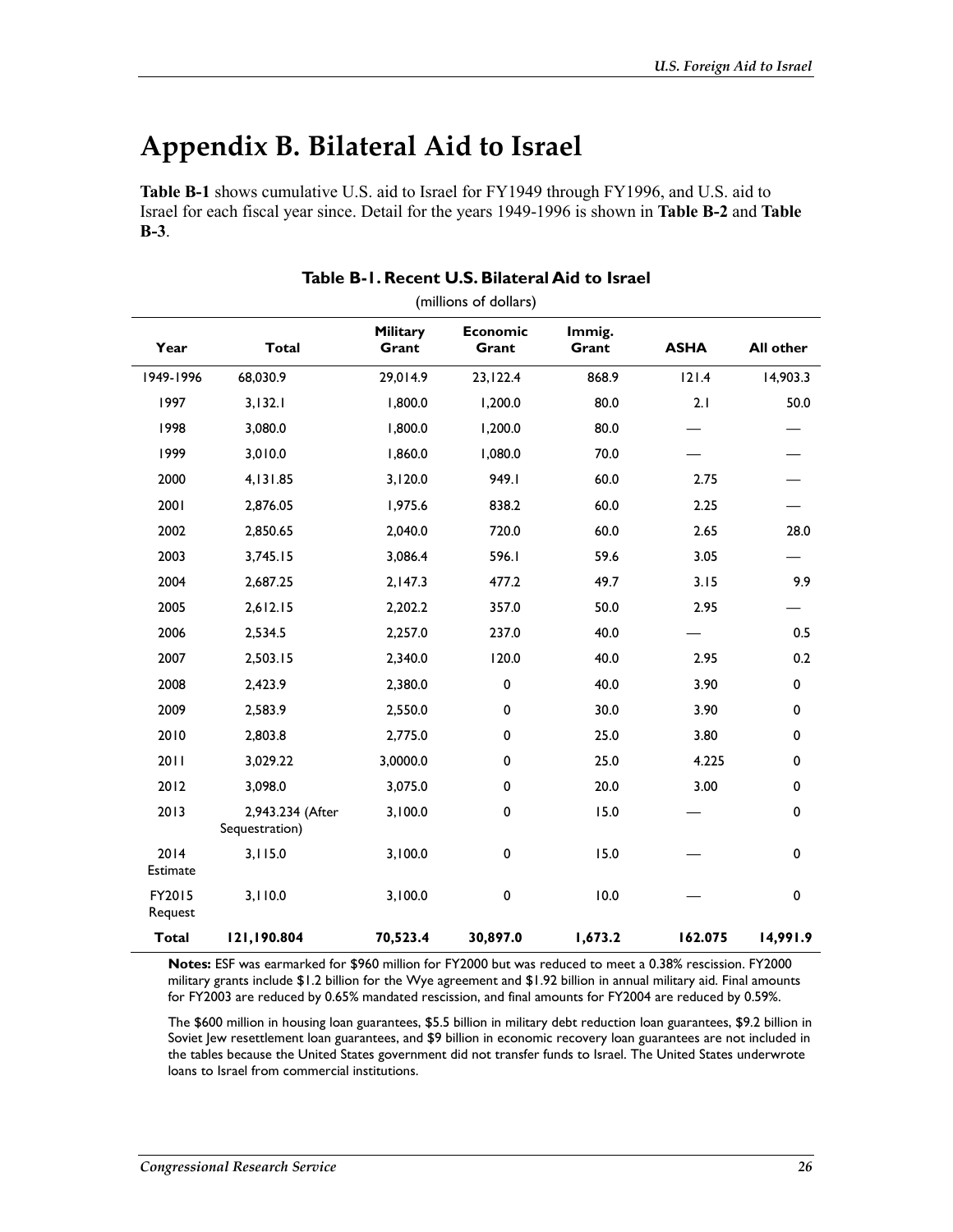| (millions of dollars) |                |                          |                              |                          |                          |                          |                     |
|-----------------------|----------------|--------------------------|------------------------------|--------------------------|--------------------------|--------------------------|---------------------|
| Year                  | <b>Total</b>   | Military<br>Loan         | <b>Military</b><br>Grant     | <b>Economic</b><br>Loan  | Economic<br>Grant        | FFP Loan                 | <b>FFP</b><br>Grant |
| 1949                  | 100.0          | $\overline{a}$           | $\overline{a}$               | $\overline{a}$           | $\overline{a}$           | $\overline{a}$           |                     |
| 1950                  | $\overline{a}$ |                          | $\qquad \qquad \blacksquare$ |                          | $\overline{\phantom{a}}$ | $\overline{\phantom{a}}$ |                     |
| 1951                  | 35.1           |                          |                              |                          | 0.1                      |                          |                     |
| 1952                  | 86.4           |                          |                              |                          | 63.7                     |                          | 22.7                |
| 1953                  | 73.6           |                          |                              |                          | 73.6                     |                          | $\mathbf{a}$        |
| 1954                  | 74.7           | -                        |                              | $\overline{\phantom{0}}$ | 54.0                     | $\blacksquare$           | 20.7                |
| 1955                  | 52.7           |                          |                              | 20.0                     | 21.5                     | 10.8                     | 0.4                 |
| 1956                  | 50.8           |                          |                              | 10.0                     | 14.0                     | 25.2                     | 1.6                 |
| 1957                  | 40.9           | $\overline{a}$           |                              | 10.0                     | 16.8                     | 11.8                     | 2.3                 |
| 1958                  | 85.4           | $\overline{\phantom{0}}$ |                              | 15.0                     | 9.0                      | 34.9                     | 2.3                 |
| 1959                  | 53.3           | 0.4                      |                              | 10.0                     | 9.2                      | 29.0                     | 1.7                 |
| 1960                  | 56.2           | 0.5                      |                              | 15.0                     | 8.9                      | 26.8                     | 4.5                 |
| 1961                  | 77.9           | $\mathbf{a}$             | $\blacksquare$               | 16.0                     | 8.5                      | 13.8                     | 9.8                 |
| 1962                  | 93.4           | 13.2                     | $\blacksquare$               | 45.0                     | 0.4                      | 18.5                     | 6.8                 |
| 1963                  | 87.9           | 13.3                     |                              | 45.0                     | ٠                        | 12.4                     | $6.0\,$             |
| 1964                  | 37.0           | $\blacksquare$           | $\blacksquare$               | 20.0                     | $\overline{\phantom{0}}$ | 12.2                     | 4.8                 |
| 1965                  | 65.1           | 12.9                     | $\blacksquare$               | 20.0                     | $\overline{\phantom{0}}$ | 23.9                     | 4.9                 |
| 1966                  | 126.8          | 90.0                     |                              | 10.0                     | -                        | 25.9                     | 0.9                 |
| 1967                  | 23.7           | $7.0$                    | $\blacksquare$               | 5.5                      |                          | $\sim$                   | 0.6                 |
| 1968                  | 106.5          | 25.0                     |                              | $\overline{\phantom{0}}$ |                          | 51.3                     | $0.5\,$             |
| 1969                  | 160.3          | 85.0                     |                              | $\overline{\phantom{0}}$ |                          | 36.1                     | 0.6                 |
| 1970                  | 93.6           | 30.0                     |                              |                          |                          | 40.7                     | 0.4                 |
| 1971                  | 634.3          | 545.0                    |                              |                          |                          | 55.5                     | 0.3                 |
| 1972                  | 430.9          | 300.0                    |                              |                          | 50.0                     | 53.8                     | 0.4                 |
| 1973                  | 492.8          | 307.5                    |                              |                          | 50.0                     | 59.4                     | $0.4\,$             |
| 1974                  | 2,621.3        | 982.7                    | 1,500.0                      |                          | 50.0                     | $\blacksquare$           | 1.5                 |
| 1975                  | 778.0          | 200.0                    | 100.0                        |                          | 344.5                    | 8.6                      |                     |
| 1976                  | 2,337.7        | 750.0                    | 750.0                        | 225.0                    | 475.0                    | 14.4                     | a                   |
| TQ                    | 292.5          | 100.0                    | 100.0                        | 25.0                     | 50.0                     | 3.6                      |                     |
| 1977                  | 1,762.5        | 500.0                    | 500.0                        | 245.0                    | 490.0                    | 7.0                      |                     |
| 1978                  | 1,822.6        | 500.0                    | 500.0                        | 260.0                    | 525.0                    | $6.8\,$                  |                     |
| 1979                  | 4,888.0        | 2,700.0                  | 1,300.0                      | 260.0                    | 525.0                    | 5.1                      |                     |
| 1980                  | 2,121.0        | 500.0                    | 500.0                        | 260.0                    | 525.0                    | 1.0                      |                     |
| 1981                  | 2,413.4        | 900.0                    | 500.0                        |                          | 764.0                    |                          |                     |
| 1982                  | 2,250.5        | 850.0                    | 550.0                        |                          | 806.0                    |                          |                     |

#### **Table B-2. U.S. Assistance to Israel, FY1949-FY1996**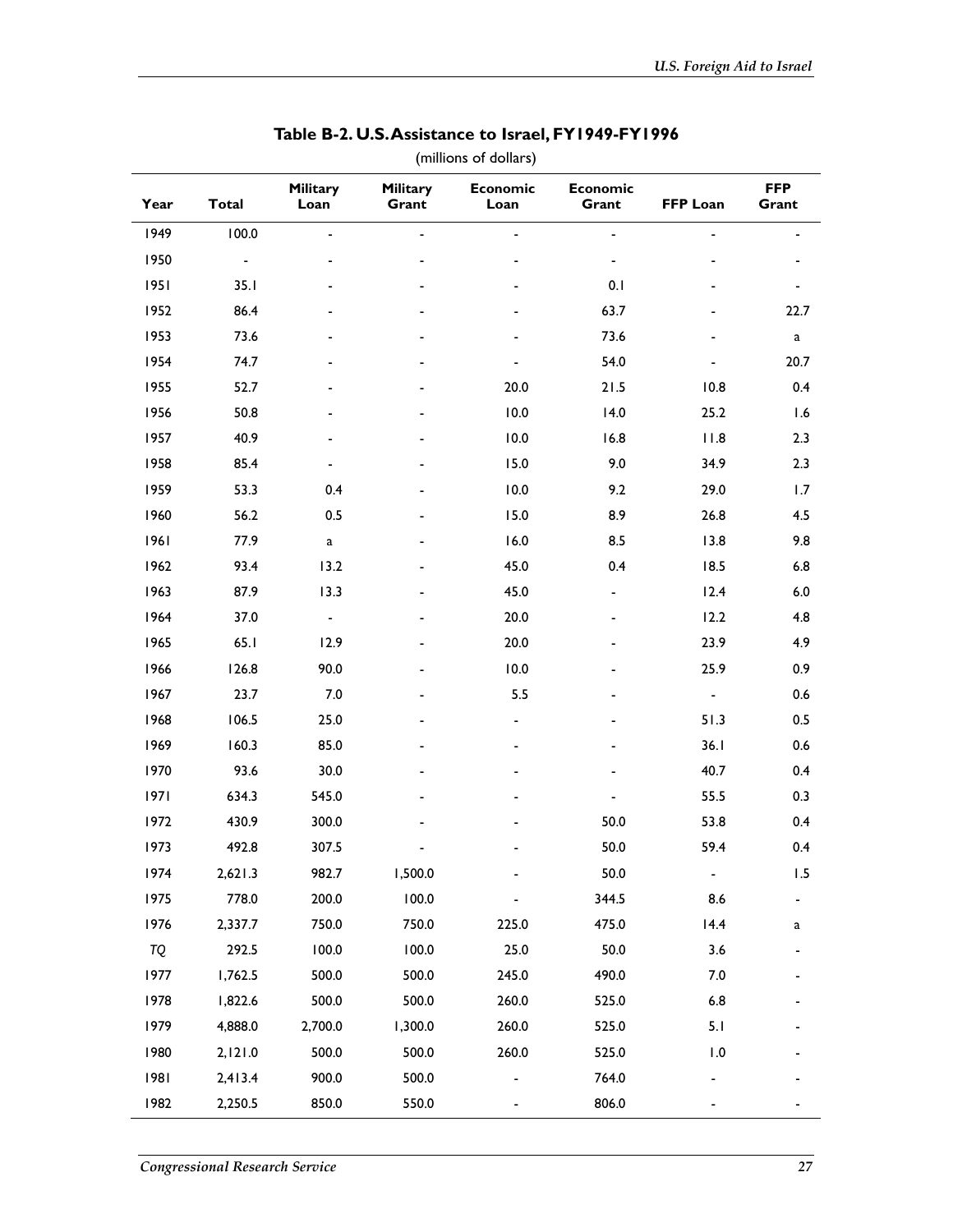| Year         | <b>Total</b> | <b>Military</b><br>Loan  | <b>Military</b><br>Grant | <b>Economic</b><br>Loan | <b>Economic</b><br>Grant | <b>FFP Loan</b> | <b>FFP</b><br>Grant |
|--------------|--------------|--------------------------|--------------------------|-------------------------|--------------------------|-----------------|---------------------|
| 1983         | 2,505.6      | 950.0                    | 750.0                    |                         | 785.0                    |                 |                     |
| 1984         | 2,631.6      | 850.0                    | 850.0                    |                         | 910.0                    |                 |                     |
| 1985         | 3,376.7      | $\overline{\phantom{0}}$ | 1,400.0                  | $\blacksquare$          | 1,950.0                  |                 |                     |
| 1986         | 3,663.5      |                          | 1,722.6                  |                         | 1,898.4                  |                 |                     |
| 1987         | 3,040.2      | ٠                        | 1,800.0                  | $\blacksquare$          | 1,200.0                  |                 |                     |
| 1988         | 3,043.4      | ٠                        | 1,800.0                  |                         | 1,200.0                  |                 |                     |
| 1989         | 3,045.6      |                          | 1,800.0                  |                         | 1,200.0                  |                 |                     |
| 1990         | 3,034.9      | L,                       | 1,792.3                  |                         | 1,194.8                  |                 |                     |
| 1991         | 3,712.3      | -                        | 1,800.0                  |                         | 1,850.0                  |                 |                     |
| 1992         | 3,100.0      |                          | 1,800.0                  |                         | 1,200.0                  |                 |                     |
| 1993         | 3,103.4      | ٠                        | 1,800.0                  | $\blacksquare$          | 1,200.0                  |                 |                     |
| 1994         | 3,097.2      | ٠                        | 1,800.0                  |                         | 1,200.0                  |                 |                     |
| 1995         | 3,102.4      |                          | 1,800.0                  |                         | 1,200.0                  |                 |                     |
| 1996         | 3,144.0      |                          | 1,800.0                  |                         | 1,200.0                  |                 |                     |
| <b>Total</b> | 68,030.9     | 11,212.5                 | 29,014.9                 | 1,516.5                 | 23,122.4                 | 588.5           | 94.I                |

**Notes:** a = less than \$50,000

 $=$  None

NA = Not Available

TQ = Transition Quarter, when the U.S. fiscal year changed from June to September.

FFP = Food for Peace

Cooperative Development Grant: Three programs are in the cooperative development category: Middle East Regional Cooperation (MERC) intended for projects that foster economic growth and economic cooperation between Israel and its neighbors; Cooperative Development Program (CDP); and the Cooperative Development Research (CDR), both of which fund Israel's foreign aid program. Israel received about one half of the \$94 million MERC, and all of the \$53 million CDP and \$39 million CDR.

"Other Loan" is a CCC loan. "Other Grants" are \$20 million in 1975 for a seawater desalting plant and \$50 million in 1996 for anti-terrorism.

Definition of Aid: Under the category of foreign aid, some people include other funds transferred to Israel, such as the \$180 million for research and development of the Arrow missile, or the \$7.9 billion in loan guarantees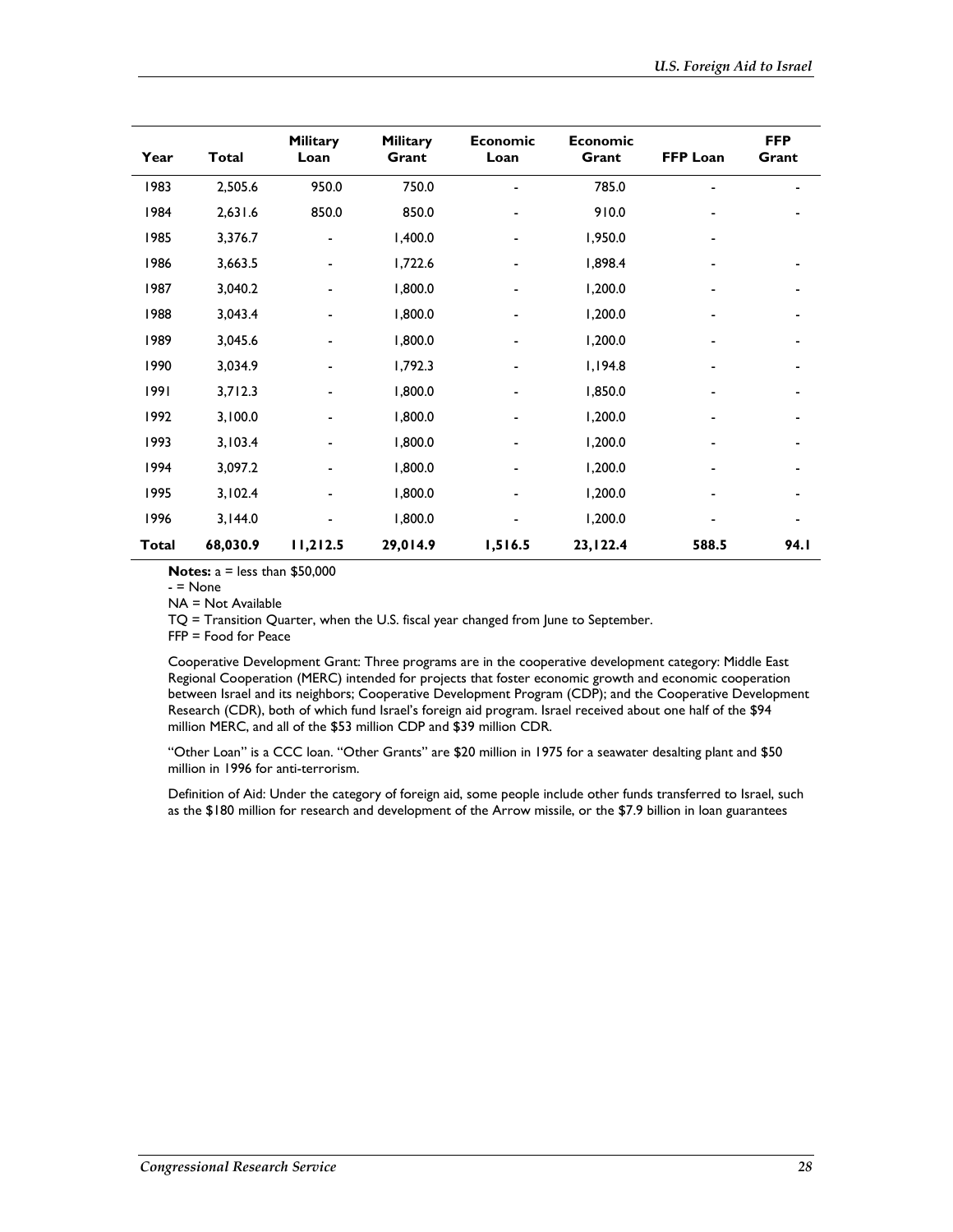| $($ iniiions or aoilei s $\frac{1}{2}$ |                          |                                        |                                |               |                       |                          |  |  |
|----------------------------------------|--------------------------|----------------------------------------|--------------------------------|---------------|-----------------------|--------------------------|--|--|
| Year                                   | Ex-Im. Bank<br>Loan      | Jewish Refug.<br><b>Resettle Grant</b> | Amer. Schools &<br>Hosp. Grant | Other<br>Loan | Coop. Devel.<br>Grant | Other<br>Grant           |  |  |
| 1949                                   | 100.0                    | $\overline{a}$                         |                                |               |                       |                          |  |  |
| 1950                                   |                          |                                        |                                |               |                       |                          |  |  |
| 1951                                   | 35.0                     |                                        |                                |               |                       |                          |  |  |
| 1952                                   |                          |                                        |                                |               |                       |                          |  |  |
| 1953                                   | $\overline{a}$           |                                        |                                |               |                       |                          |  |  |
| 1954                                   |                          |                                        |                                |               |                       |                          |  |  |
| 1955                                   |                          |                                        |                                |               |                       |                          |  |  |
| 1956                                   |                          |                                        |                                |               |                       |                          |  |  |
| 1957                                   | $\overline{\phantom{0}}$ |                                        |                                |               |                       |                          |  |  |
| 1958                                   | 24.2                     |                                        |                                |               |                       |                          |  |  |
| 1959                                   | $3.0$                    |                                        |                                |               |                       |                          |  |  |
| 1960                                   | $0.5\,$                  |                                        |                                |               |                       |                          |  |  |
| 1961                                   | 29.8                     |                                        |                                |               |                       |                          |  |  |
| 1962                                   | 9.5                      |                                        |                                |               |                       |                          |  |  |
| 1963                                   | 11.2                     |                                        |                                |               |                       |                          |  |  |
| 1964                                   | ÷.                       |                                        |                                |               |                       |                          |  |  |
| 1965                                   | 3.4                      |                                        |                                |               |                       |                          |  |  |
| 1966                                   | $\blacksquare$           |                                        |                                |               |                       |                          |  |  |
| 1967                                   | 9.6                      |                                        | 1.0                            |               |                       |                          |  |  |
| 1968                                   | 23.7                     |                                        | $6.0\,$                        |               |                       |                          |  |  |
| 1969                                   | 38.6                     |                                        | $\blacksquare$                 |               |                       |                          |  |  |
| 1970                                   | 10.0                     |                                        | 12.5                           |               |                       |                          |  |  |
| 1971                                   | 31.0                     |                                        | $2.5\,$                        |               |                       |                          |  |  |
| 1972                                   | 21.1                     |                                        | 5.6                            |               |                       |                          |  |  |
| 1973                                   | 21.1                     | 50.0                                   | 4.4                            |               |                       |                          |  |  |
| 1974                                   | 47.3                     | 36.5                                   | 3.3                            |               |                       | $\overline{\phantom{a}}$ |  |  |
| 1975                                   | 62.4                     | 40.0                                   | $2.5\,$                        |               |                       | $20.0\,$                 |  |  |
| 1976                                   | 104.7                    | 15.0                                   | 3.6                            |               |                       |                          |  |  |
| TQ                                     | 12.6                     | $\omega_{\rm c}$                       | 1.3                            |               |                       |                          |  |  |
| 1977                                   | $0.9\,$                  | 15.0                                   | 4.6                            |               |                       |                          |  |  |
| 1978                                   | $5.4$                    | $20.0\,$                               | 5.4                            |               |                       |                          |  |  |
| 1979                                   | 68.7                     | 25.0                                   | 4.2                            |               |                       |                          |  |  |
| 1980                                   | 305.9                    | 25.0                                   | 4.1                            |               |                       |                          |  |  |
| 1981                                   | 217.4                    | $25.0\,$                               | $2.0\,$                        |               | $5.0\,$               |                          |  |  |
| 1982                                   | $6.5\,$                  | $12.5$                                 | $3.0\,$                        | 17.5          | $5.0\,$               |                          |  |  |

#### **Table B-3. U.S. Assistance to Israel, FY1949-FY1996**

(millions of dollars)